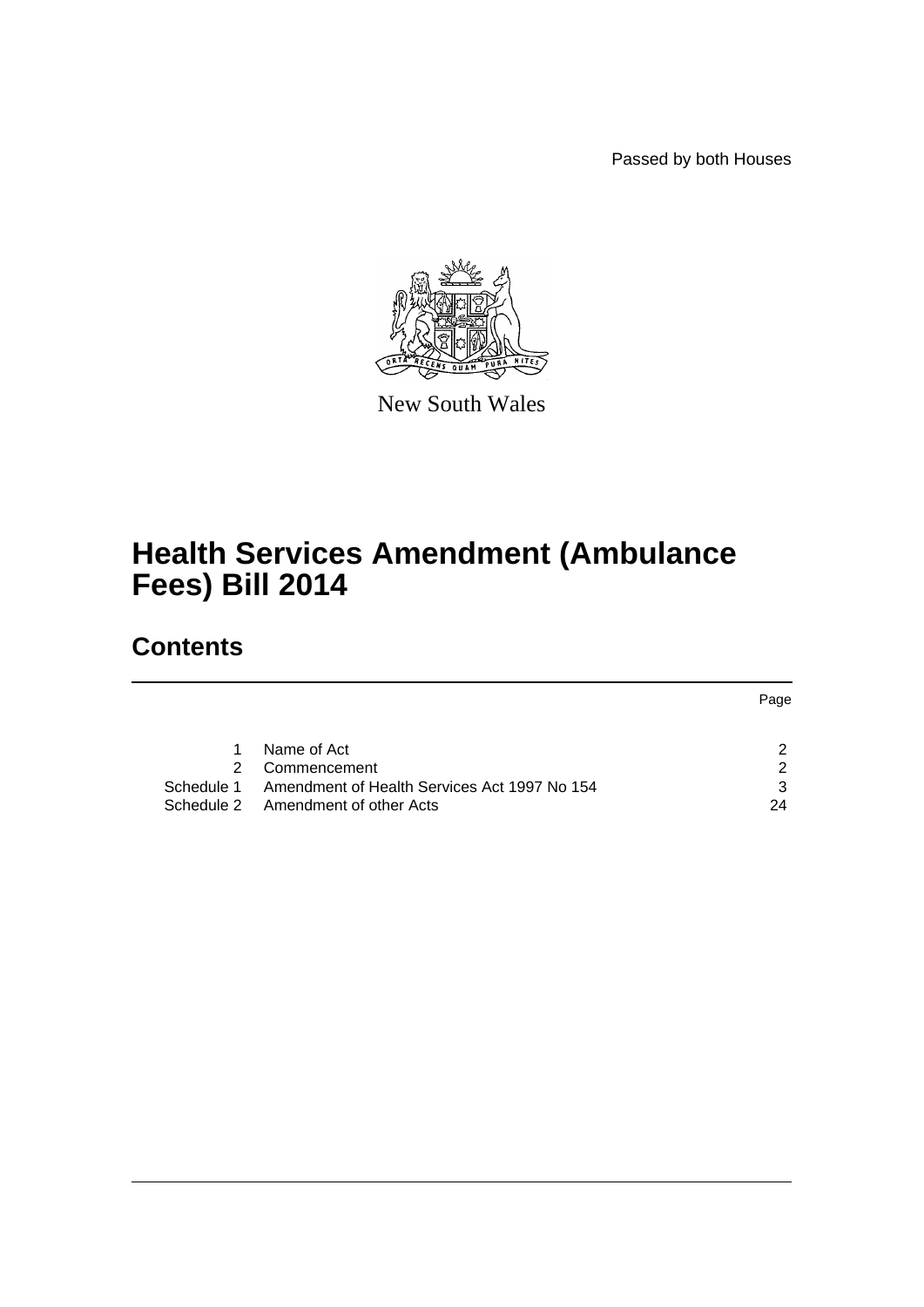*I certify that this public bill, which originated in the Legislative Assembly, has finally passed the Legislative Council and the Legislative Assembly of New South Wales.*

> *Clerk of the Legislative Assembly. Legislative Assembly, Sydney,* , 2014



New South Wales

# **Health Services Amendment (Ambulance Fees) Bill 2014**

Act No , 2014

An Act to amend the *Health Services Act 1997* to make further provision for the charging and recovery of ambulance fees; and for related purposes.

*I have examined this bill and find it to correspond in all respects with the bill as finally passed by both Houses.*

*Assistant Speaker of the Legislative Assembly.*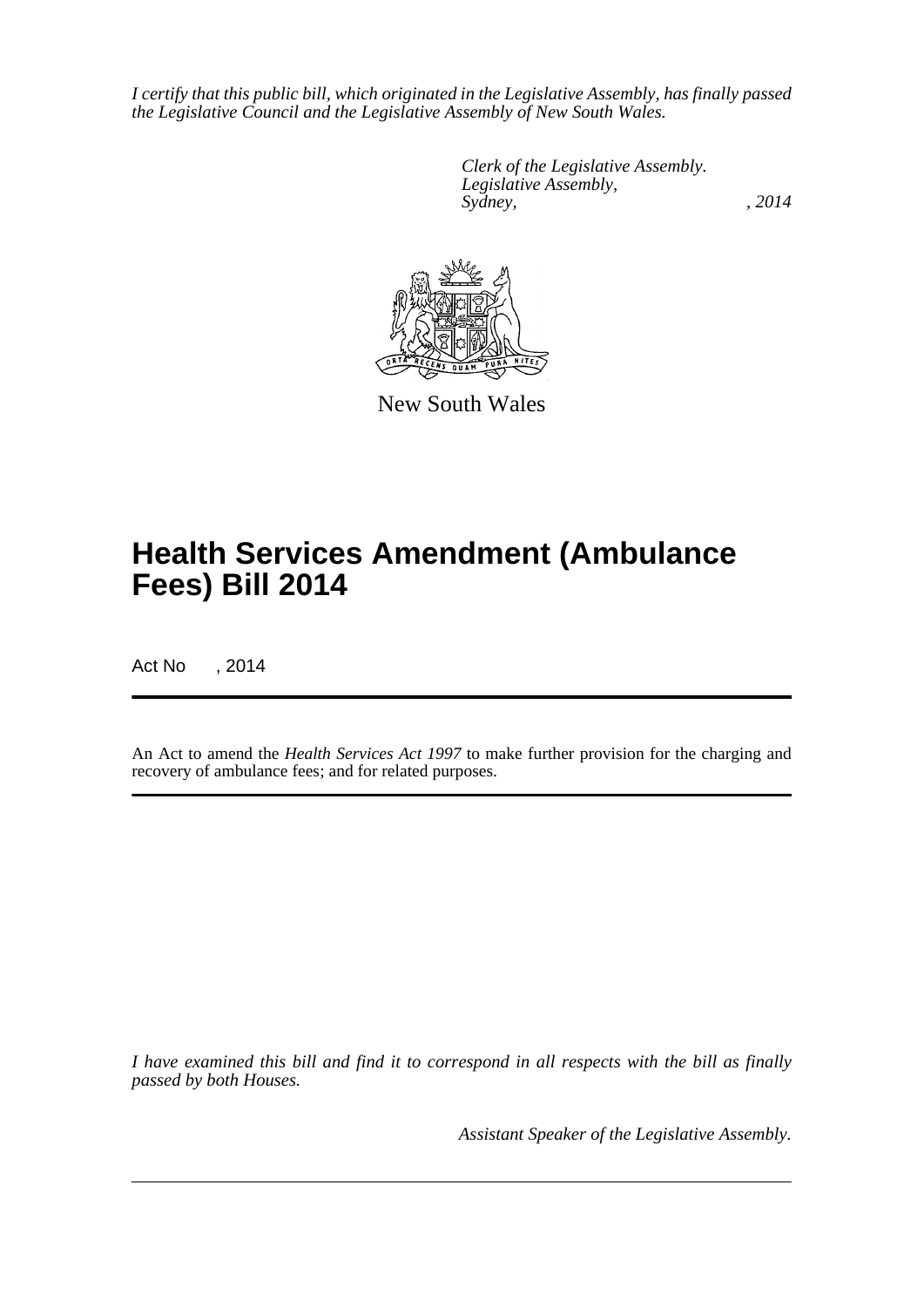#### <span id="page-2-0"></span>**The Legislature of New South Wales enacts:**

#### **1 Name of Act**

This Act is the *Health Services Amendment (Ambulance Fees) Act 2014*.

#### <span id="page-2-1"></span>**2 Commencement**

This Act commences on a day or days to be appointed by proclamation.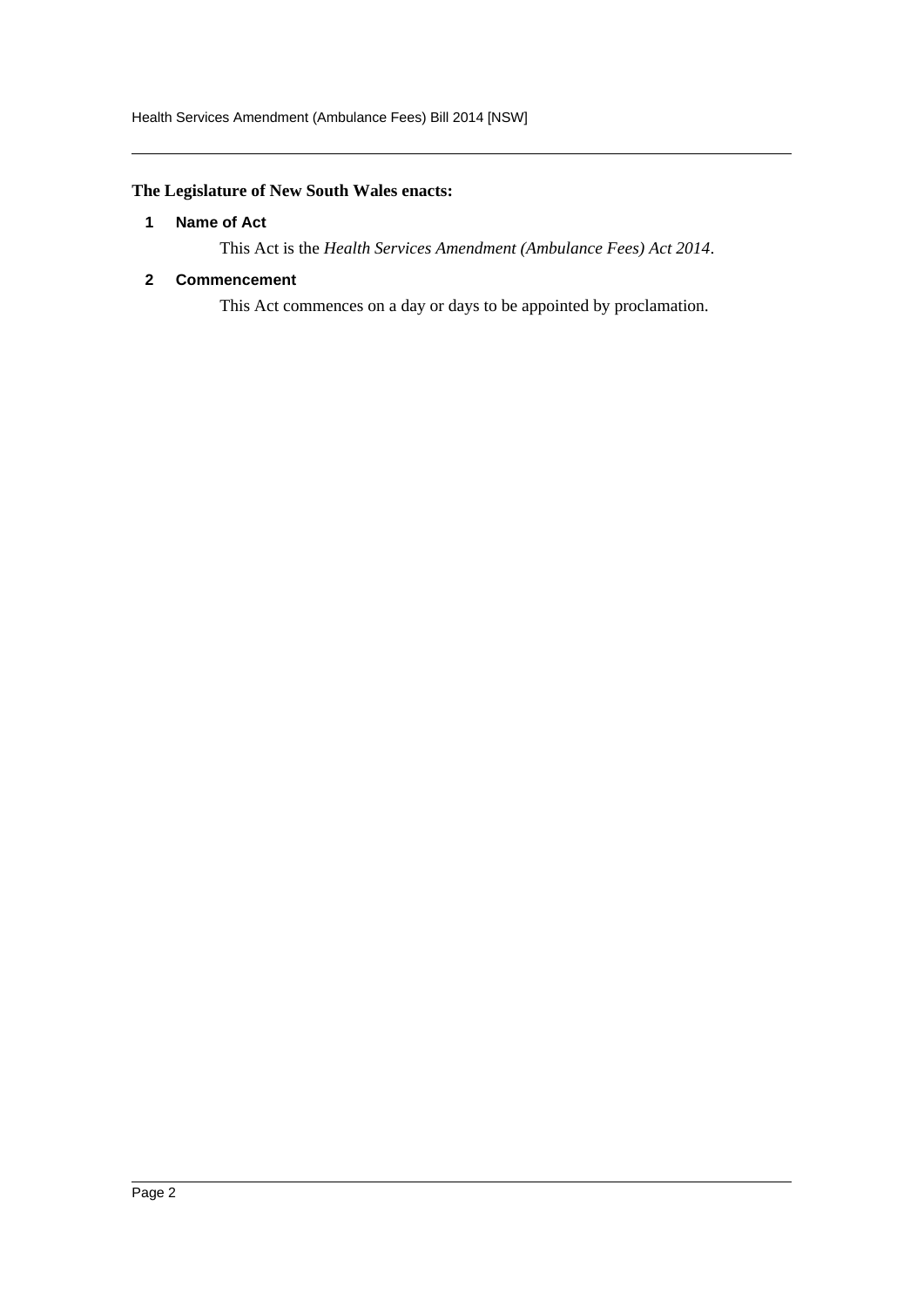# <span id="page-3-0"></span>**Schedule 1 Amendment of Health Services Act 1997 No 154**

#### **[1] Chapter 5A, Part 1 and Part 2 (heading)**

Omit section 67AA. Insert instead:

# **Part 1 Preliminary**

#### **67AA Definitions**

In this Chapter:

*ambulance fee* means a fee for ambulance services charged by the Health Secretary under this Chapter.

*appointed body* means a committee, board or other body appointed by the Health Secretary under section 67AB.

*child* means a person under 16 years of age.

*Commissioner* means the Commissioner of Fines Administration.

*debt notice* means a debt notice issued by the Health Secretary under section 67Q.

*fee invoice* means a fee invoice issued by the Health Secretary under section 67P.

*fee recovery order* has the meaning given by Schedule 9.

*fee review* means a review of a decision to charge an ambulance fee conducted under Part 6.

*payment rules* means the payment rules made by the Health Secretary under section 67O.

*scale of fees* means the scale of fees for the provision of ambulance services fixed by the Minister under section 67L.

# **Part 2 Provision of ambulance services**

#### **[2] Section 67D Scale of fees**

Omit the section.

#### **[3] Section 67F Unauthorised collections**

Insert at the end of section 67F (3) (c):

, or

(d) any person acting as authorised by this Act.

#### **[4] Chapter 5A, Parts 3–7**

Insert after section 67J:

# **Part 3 Fees for ambulance services**

#### **67K Health Secretary may charge fee for ambulance services**

- (1) The Health Secretary may charge a fee for ambulance services provided by or on behalf of the Health Secretary.
- (2) An ambulance fee may be charged to any person liable for payment of the ambulance fee.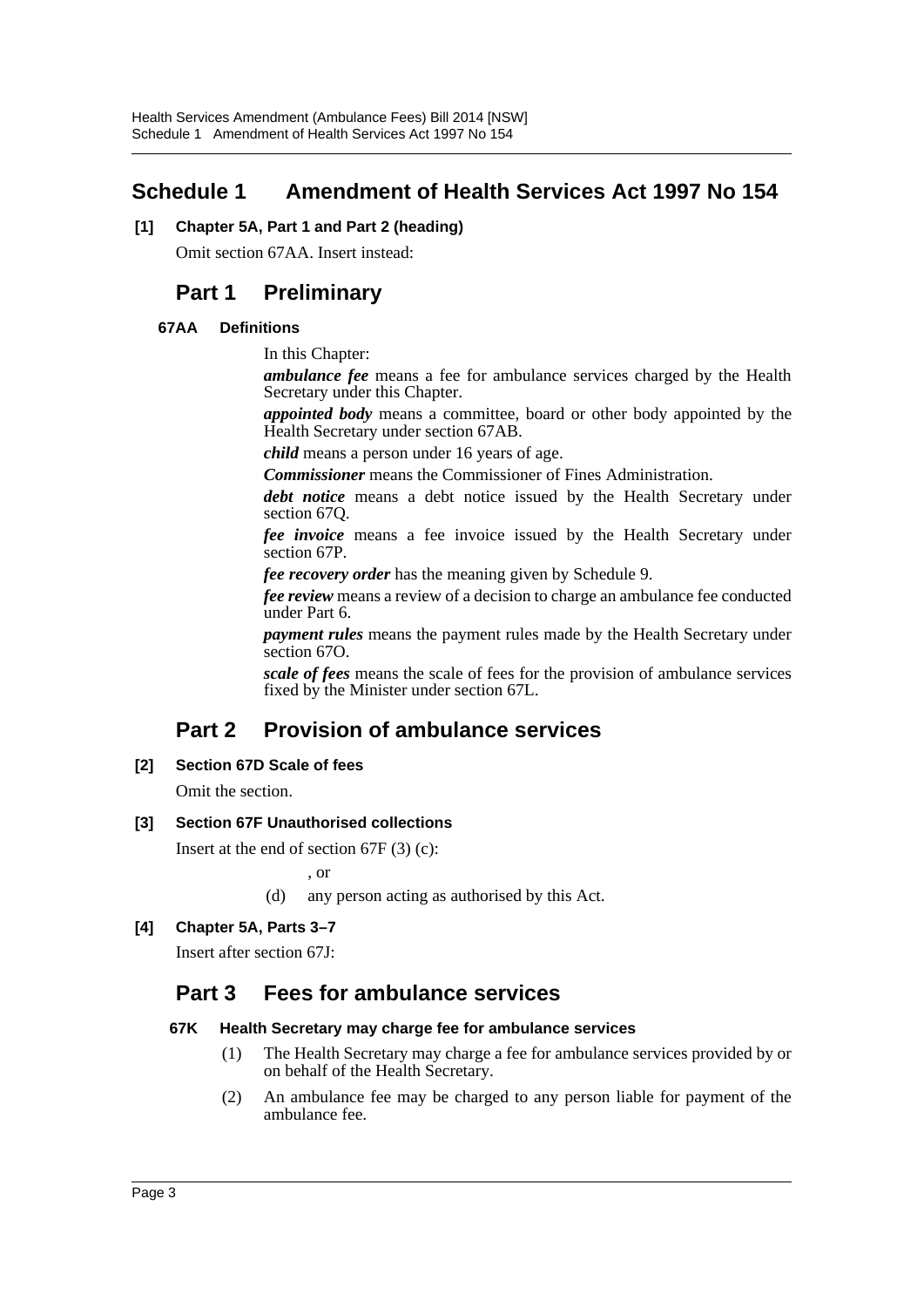(3) An ambulance fee is not to exceed the fee fixed for the relevant service by the scale of fees in force at the time that the fee is charged.

#### **67L Scale of fees**

The Minister may, by order published in the Gazette:

- (a) fix a scale of fees in respect of ambulance services provided by the Health Secretary, and
- (b) amend or revoke any scale of fees so fixed.

#### **67M Who is liable for payment of ambulance fee**

- (1) A person is liable for payment of an ambulance fee for ambulance services provided to the person.
- (2) A person is not liable for payment of an ambulance fee if the person is a child.
- (3) However, if ambulance services are provided to a child, each parent or guardian of the child is jointly and severally liable for payment of an ambulance fee for the provision of those ambulance services.
- (4) A parent or guardian of a child who pays an ambulance fee for the provision of ambulance services to that child is entitled to recover a contribution from any other parent or guardian who is also liable for payment of that fee.
- (5) The contribution payable:
	- (a) is to be determined as if each parent or guardian of the child were liable for an equal share of the ambulance fee, and
	- (b) is recoverable as a debt in a court of competent jurisdiction.
- (6) A court may reduce a person's contribution, or exempt a person from making a contribution, if the court considers it just and equitable in the circumstances.

#### **67N Exemptions**

A person is exempt from the requirement to pay an ambulance fee if:

- (a) a fee is not payable for ambulance services provided to the person under section 17 of the *Health Insurance Levies Act 1982*, or
- (b) the person is the holder of a concession card of a kind prescribed by the regulations, or
- (c) the person is otherwise exempt from payment under the regulations or the payment rules.

**Note.** Under section 17 of the *Health Insurance Levies Act 1982*, a fee is not payable if the person was, at the time the service was provided:

- (a) a contributor to a health benefits fund conducted by an organisation to which section 10 of that Act applies, or
- (b) a contributor to the State Ambulance Insurance Plan.

#### **67O Payment rules**

- (1) The Health Secretary may, by order published in the Gazette, make rules about the payment of ambulance fees (*payment rules*).
- (2) The payment rules may provide for the following:
	- (a) exemptions from the payment of ambulance fees,
	- (b) waiver or reduction of ambulance fees,
	- (c) extension of time to pay,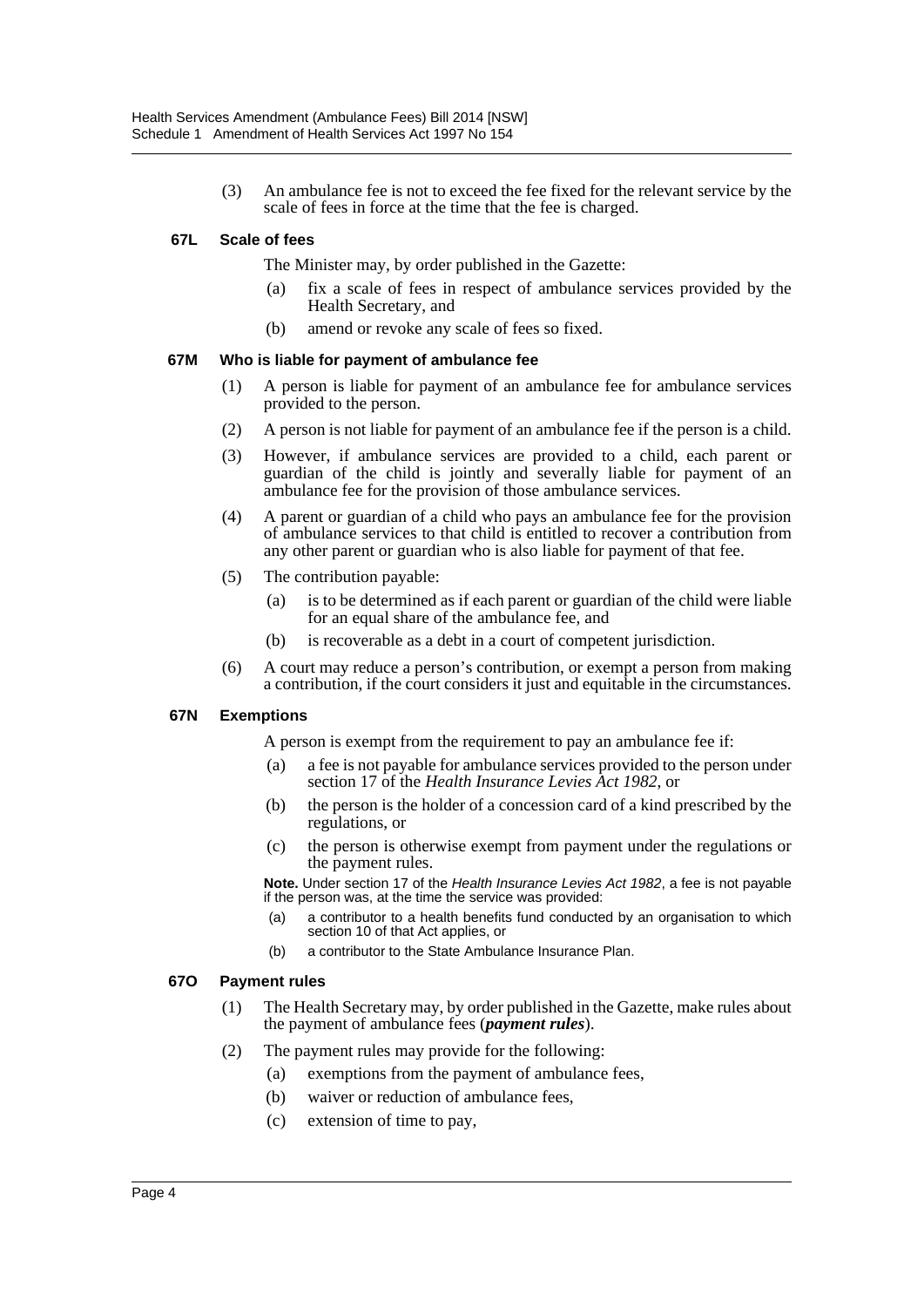- (d) payment by instalments,
- (e) fee reviews,
- (f) any other matters permitted by this Act.
- (3) The payment rules must not be inconsistent with this Act or the regulations.

## **Part 4 How ambulance fees are charged**

#### **67P How fee is charged—fee invoices**

- (1) The Health Secretary charges an ambulance fee by:
	- (a) issuing an invoice (a *fee invoice*) for the ambulance fee, and
	- (b) serving the fee invoice on a person liable for payment of the fee.
- (2) The fee invoice must:
	- (a) specify the amount of the ambulance fee and the ambulance services for which the fee is payable (including the date on which the services were provided), and
	- (b) specify a due date for payment of the ambulance fee, and
	- (c) include the required information about fee reviews, and
	- (d) include any other information that the regulations require to be included in the fee invoice.
- (3) The regulations may prescribe a form in which a fee invoice is to be given.
- (4) Information required to be included in a fee invoice may be incorporated in the fee invoice or accompany the fee invoice.

#### **67Q Debt notice may be issued if fee not paid**

- (1) If an ambulance fee specified in a fee invoice served on a person is not paid in full by the date that is  $\frac{7}{3}$  days after the due date for payment specified in the fee invoice, the Health Secretary may:
	- (a) issue a notice (a *debt notice*) for the outstanding amount, and
	- (b) serve the debt notice on the person.
- (2) The debt notice must:
	- (a) specify the amount of the ambulance fee that is unpaid and the ambulance services for which the fee is payable (including the date on which the services were provided), and
	- (b) specify a due date for payment of the ambulance fee, and
	- (c) include advice to the effect that, if the ambulance fee is not paid in full by the due date:
		- (i) the Health Secretary can refer the fee to the Commissioner for the taking of fee recovery action under Schedule 9, and
		- (ii) fee recovery costs may be payable by the person if fee recovery action is taken under that Schedule, and
	- (d) include the required information about fee reviews, and
	- (e) include advice to the effect that the Health Secretary is not required to conduct a fee review if the application for review is received after the date for payment of the ambulance fee specified in the debt notice, and
	- (f) include any other information that the regulations require to be included in the debt notice.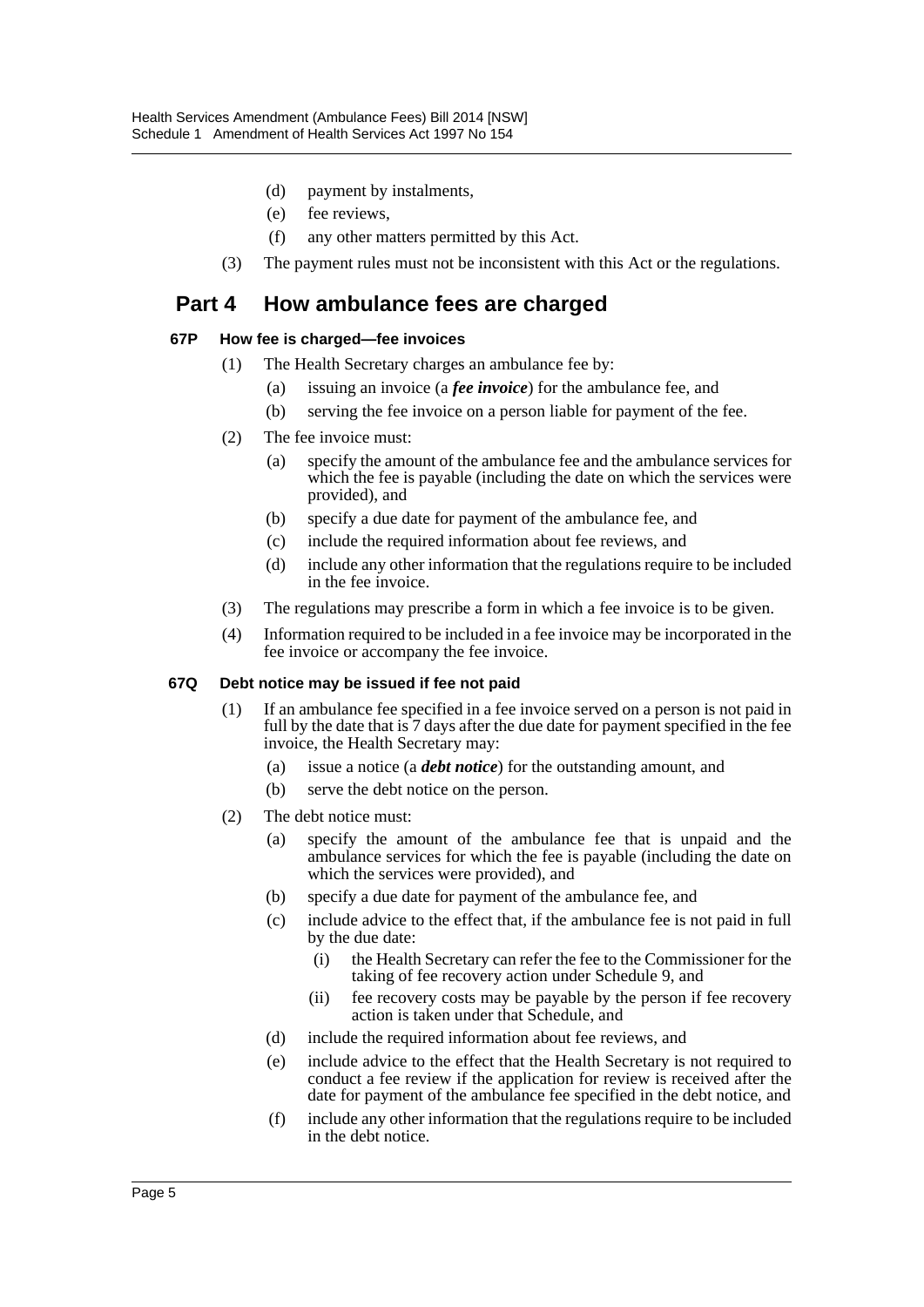- (3) The date specified in a debt notice as the due date for payment of the ambulance fee has effect as the due date for payment of the ambulance fee instead of the date specified as the due date in the relevant fee invoice.
- (4) The regulations may prescribe a form in which a debt notice is to be given.
- (5) Information required to be included in a debt notice may be incorporated in the debt notice or accompany the debt notice.

#### **67R Required information about fee reviews**

For the purposes of a fee invoice or debt notice, the *required information* about fee reviews is the following information:

- (a) advice to the effect that the person served with the fee invoice or debt notice can apply for a review by the Health Secretary of the decision to charge the ambulance fee, in accordance with the payment rules, if the person seeks an exemption, waiver or reduction of the fee, extension of time to pay or to pay by instalments,
- (b) the process for applying for such a review,
- (c) the circumstances in which a person is exempt from payment of an ambulance fee under this Act or the regulations or the payment rules,
- (d) advice to the effect that any decision to waive or reduce the fee, extend the time to pay or permit payment by instalments will be made in accordance with the payment rules,
- (e) information on how a copy of the payment rules can be obtained.

#### **67S Due date for payment of ambulance fee**

- (1) The due date for payment of an ambulance fee specified in a fee invoice or debt notice must be at least 21 days after it is served on the person.
- (2) A fee invoice or debt notice served by post is not invalid merely because it specifies as the due date a date that is less than 21 days after it was served on the person.
- (3) In such a case however, the due date is extended to a date that is 21 days after the fee invoice or debt notice was served and the fee invoice or debt notice is taken to specify that date as the due date.

#### **67T Change of payment arrangements**

- (1) The Health Secretary may, in accordance with the payment rules, change the payment arrangements for an ambulance fee charged to a person by:
	- (a) reducing the amount payable, or
	- (b) extending the time to pay, or
	- (c) permitting the fee to be paid by instalments or reducing instalments.
- (2) The Health Secretary changes the payment arrangements for an ambulance fee by serving notice in writing of the change on the person who has been charged the fee.
- (3) Any fee invoice or debt notice served on the person before notice of the change is taken to be amended in accordance with the changed payment arrangements.
- (4) If the Health Secretary permits payment of an ambulance fee by instalment and an instalment of the ambulance fee is not paid by a due date for payment of an instalment, the remaining instalments immediately become payable.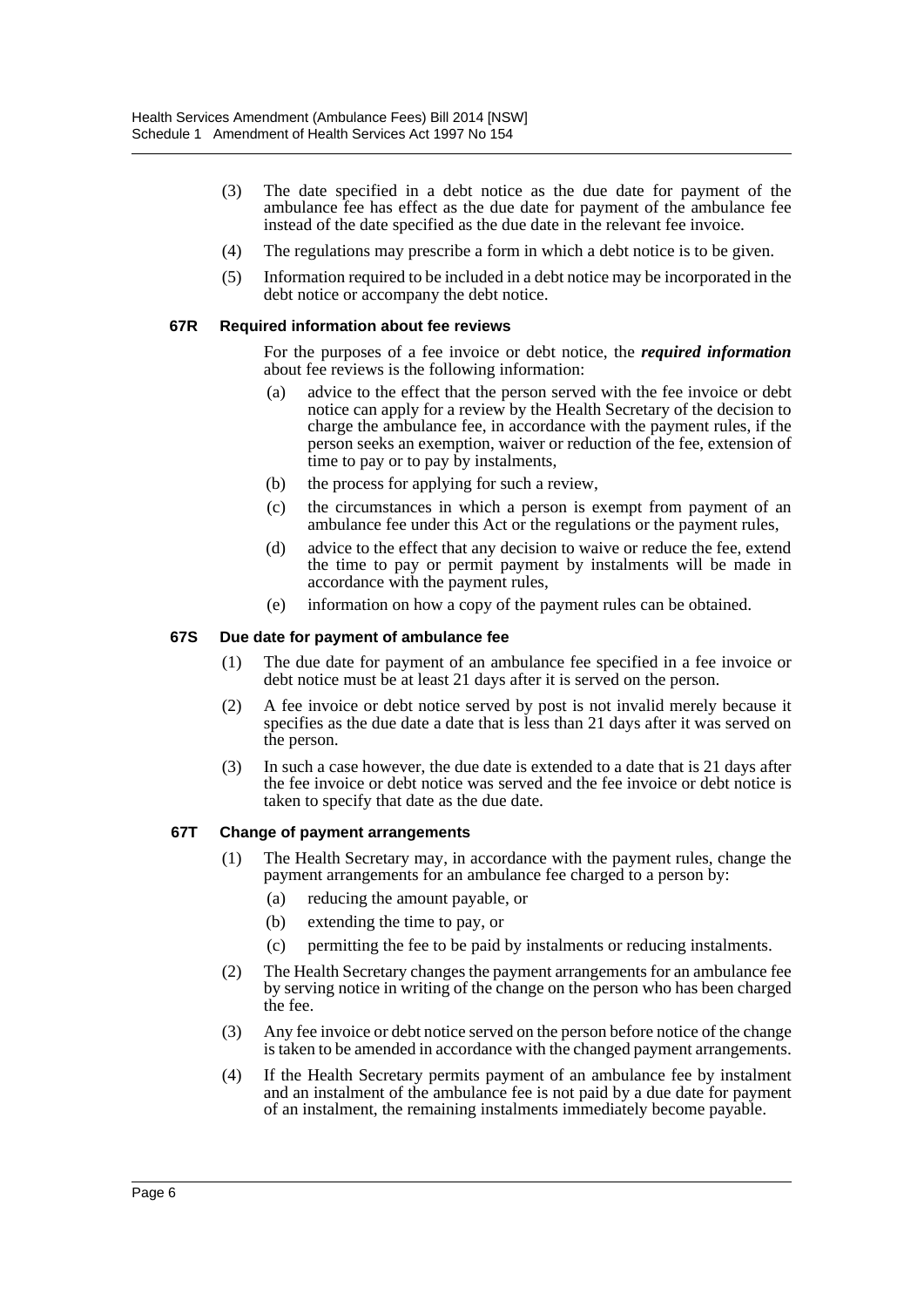(5) The Health Secretary must not change payment arrangements for an ambulance fee after the ambulance fee has been referred to the Commissioner for the making of a fee recovery order, unless the referral is revoked. **Note.** The Commissioner must withdraw a fee recovery order made in relation to an ambulance fee if the referral is revoked.

# **Part 5 Recovery of ambulance fees**

#### **67U Ambulance fee is debt payable to Health Secretary**

- (1) An ambulance fee specified in a debt notice served on a person is recoverable by the Health Secretary as a debt in a court of competent jurisdiction.
- (2) However, the Health Secretary cannot take proceedings to recover the debt if the fee is referred to the Commissioner for the making of a fee recovery order, unless the referral is revoked.

#### **67V Referral of fee to Commissioner for fee recovery action**

- (1) The Health Secretary may, by notice in writing to the Commissioner, refer an ambulance fee to the Commissioner for the making of a fee recovery order if:
	- (a) a debt notice for the ambulance fee has been served on the person charged with the fee, and
	- (b) the fee has not been paid in full by the date that is 7 days after the due date for payment specified in the debt notice.

**Note.** After making a fee recovery order, the Commissioner can take fee recovery action to recover the ambulance fee, and fee recovery costs, under Schedule 9.

(2) The Health Secretary may at any time, by notice in writing to the Commissioner, revoke the referral of an ambulance fee to the Commissioner. **Note.** The Commissioner must withdraw a fee recovery order made in relation to an ambulance fee if the referral is revoked.

#### **67W Provision of information to Commissioner**

- (1) The Health Secretary may, for the purpose of enabling the recovery of ambulance fees under Schedule 9, provide the following information to the Commissioner:
	- (a) identifying information about a person provided with ambulance services and, if that person was a child, about any parent or guardian of the child,
	- (b) the date the service was provided,
	- (c) the time the service was provided,
	- (d) the location or pick up address at which services were provided,
	- (e) the destination to which the person was taken after pick up,
	- (f) the distance travelled as part of the service,
	- (g) the unique identifying number allocated to the service by the Health Secretary,
	- (h) any other information of a kind prescribed by the regulations.
- (2) The following information is *identifying information* about a person:
	- (a) name,
	- (b) date of birth,
	- (c) gender,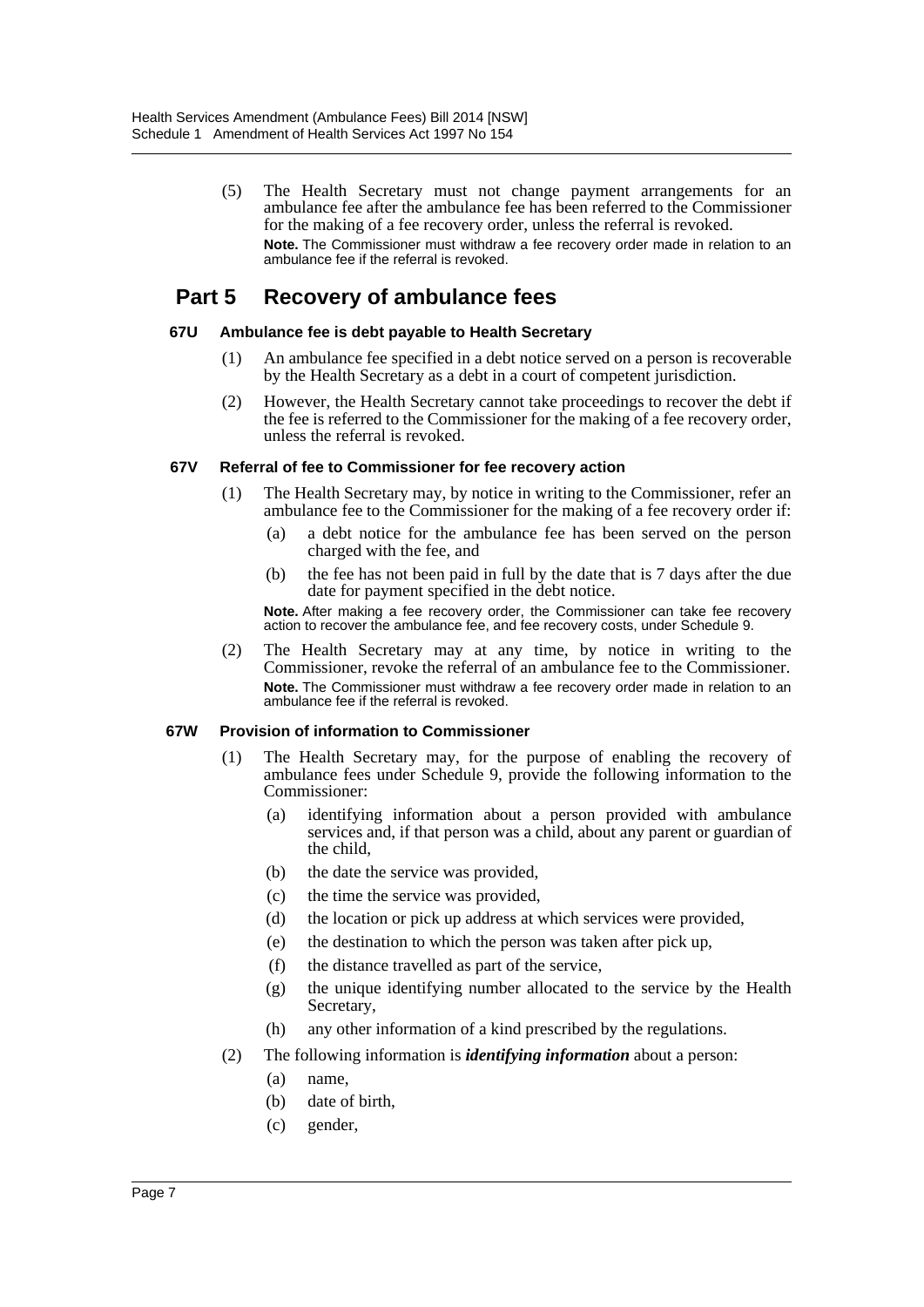- (d) address,
- (e) contact telephone details,
- (f) driver licence number,
- (g) information declared to be identifying information by the regulations.
- (3) A regulation under this section is to be made only with the concurrence of the Attorney General.
- (4) The Minister administering this Act is not to recommend the making of a regulation under this section unless the Minister certifies that:
	- (a) the Attorney General has concurred in the making of the regulation, and
	- (b) the Privacy Commissioner was consulted about the proposed regulation.

#### **67X Suspension of fee recovery action**

The Health Secretary may, at any time, by notice in writing to the Commissioner:

- (a) request the Commissioner to suspend fee recovery action in relation to an ambulance fee that has been referred to the Commissioner, or
- (b) request the Commissioner to revoke the suspension of fee recovery action in relation to an ambulance fee referred to the Commissioner.

**Note.** Under Schedule 9, the Commissioner is required to suspend fee recovery action if such a request is made.

## **Part 6 Fee reviews**

#### **67Y Application for review of ambulance fee**

- (1) A person who is charged an ambulance fee may apply to the Health Secretary for a review of the decision to charge the ambulance fee.
- (2) An application for a review is to be made in accordance with the payment rules.
- (3) An applicant for review must provide to the Health Secretary, in support of an application, any supporting information or evidence that the payment rules require.

#### **67Z Review by Health Secretary**

- (1) If an application for a fee review is duly made to the Health Secretary, the Health Secretary must, subject to this section, conduct a review of the decision to charge an ambulance fee.
- (2) The Health Secretary is not required to conduct a review:
	- (a) if a review of the decision has already been conducted under this Part, or
	- (b) if the application is received more than 7 days after the due date for payment specified in a debt notice served on the person, or
	- (c) if the applicant has failed to provide any supporting information or evidence required to be provided by the payment rules, or
	- (d) in such other circumstances as may be prescribed by the regulations.
- (3) The Health Secretary may also conduct a review of a decision to charge an ambulance fee of his or her own motion.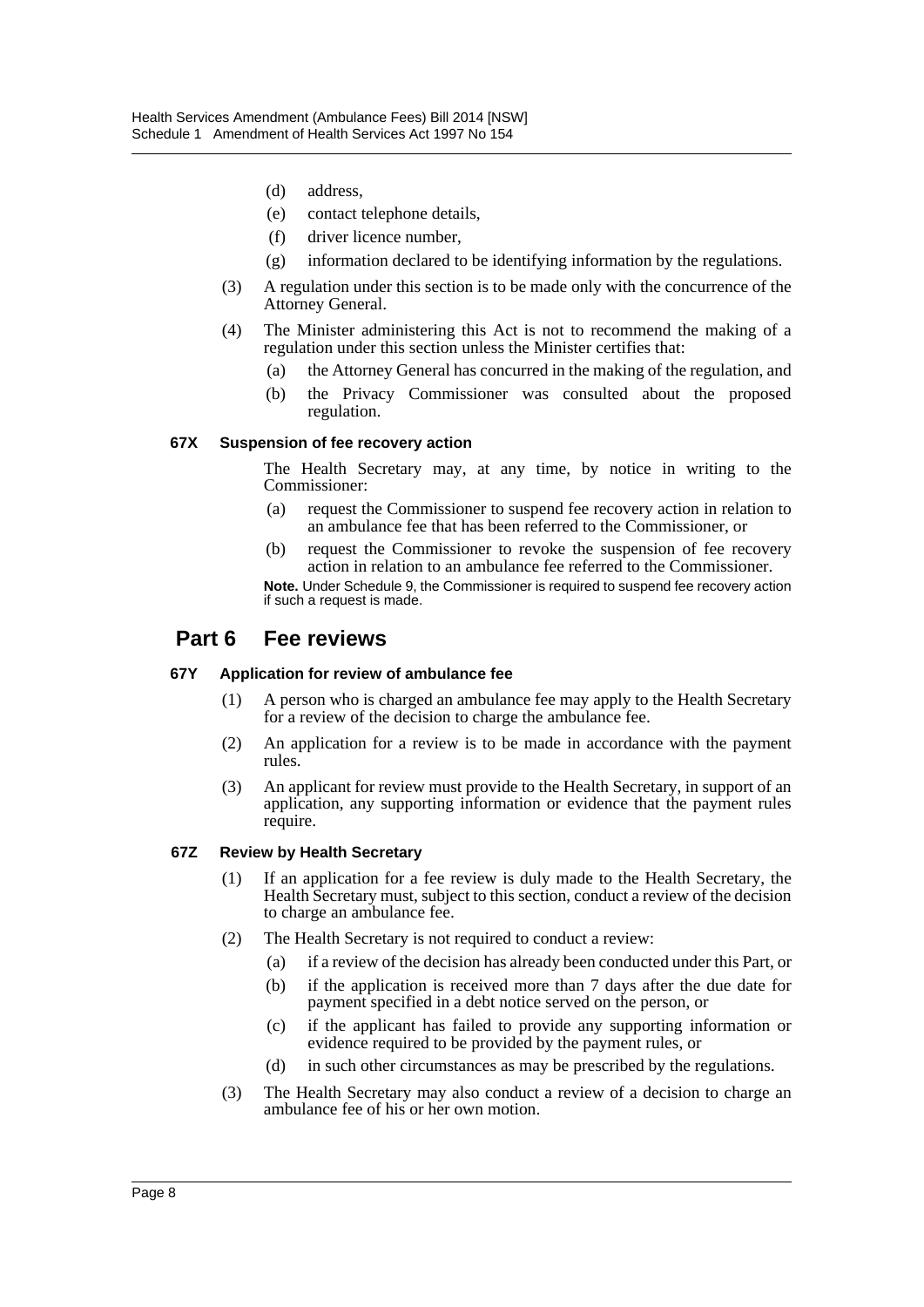#### **67ZA Extension of time to pay—on-time review application**

- (1) During the period in which an on-time review application is before the Health Secretary:
	- (a) the Health Secretary must not issue a debt notice for the ambulance fee (if a debt notice has not yet been issued) or refer the fee to the Commissioner for the making of a fee recovery order, and
	- (b) the requirement to pay the ambulance fee is suspended.
- (2) The period in which an on-time review application is before the Health Secretary is the period starting on (and including) the day on which the application is received by the Health Secretary and ending on (and including) the day on which notice of the outcome of the review application is served on the person charged the ambulance fee.

**Note.** Notice served by post is taken to be served on the person 7 days after it is sent, unless the person establishes otherwise.

- (3) After conducting the review or deciding not to conduct the review, the Health Secretary must change the payment arrangements for the ambulance fee by extending the time for payment of the ambulance fee by at least the number of days in the period in which the application was before the Health Secretary.
- (4) Subsection (3) does not apply if the Health Secretary decides to revoke the decision to charge the ambulance fee or waive the ambulance fee.
- (5) In this section:

*on-time review application* means an application for review of a decision to charge an ambulance fee that is duly made to the Health Secretary and received by the Health Secretary:

- (a) before the issue of a debt notice for the ambulance fee, or
- (b) no later than 7 days after the due date for payment of the ambulance fee specified in a debt notice for the ambulance fee.

**Note.** If the Health Secretary decides to conduct a review in relation to an application that is not an on-time review application, the Health Secretary may request the Commissioner to suspend fee recovery action in relation to the ambulance fee.

#### **67ZB Request for additional information**

- (1) The Health Secretary may, for the purpose of conducting a fee review, request additional information from an applicant for review.
- (2) The applicant must provide the additional information to the Health Secretary within 14 days of the request or within such greater period as the Health Secretary specifies.
- (3) If the information is not provided within the time specified, the review may be conducted without that information.

#### **67ZC Actions to be taken after review**

- (1) After conducting a fee review, the Health Secretary may:
	- (a) revoke the decision to charge the ambulance fee, or
	- (b) waive payment of the ambulance fee, or
	- (c) confirm the decision to charge the ambulance fee with or without changing the payment arrangements for the fee.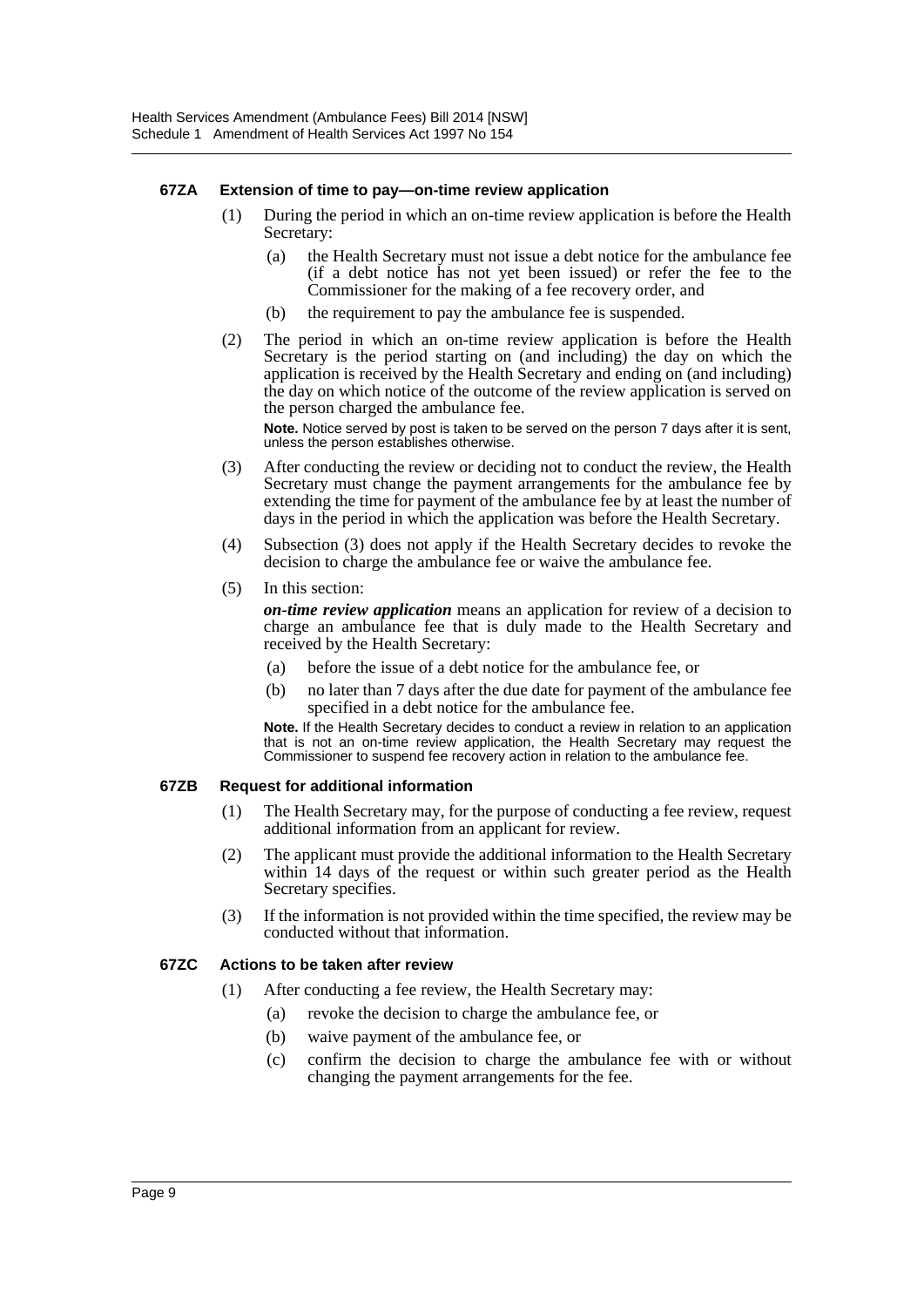- (2) The Health Secretary must, after conducting a fee review, revoke the decision to charge an ambulance fee:
	- (a) if the person charged the fee is exempt from payment of the ambulance fee under this Act, the regulations or the payment rules, or
	- (b) if the issue of the fee invoice or debt notice involved a mistake of identity, or
	- (c) if the amount of the fee charged is incorrect, or
	- (d) in any circumstances prescribed by the regulations.
- (3) The Health Secretary must, after conducting a fee review, change the payment arrangements for the ambulance fee if that action is required by this Act or the payment rules.
- (4) The payment rules may also make provision for circumstances in which the Health Secretary may, at his or her discretion, revoke a decision to charge an ambulance fee, waive payment of an ambulance fee or change the payment arrangements for an ambulance fee.
- (5) If the Health Secretary revokes a decision to charge a person with an ambulance fee, or waives payment of an ambulance fee, the Health Secretary must:
	- (a) withdraw the fee invoice and any debt notice issued for the fee, and
	- (b) if the matter has already been referred to the Commissioner for the making of a fee recovery order, revoke the referral.
- (6) If a decision is revoked because of a mistake of identity, the Health Secretary may issue a new fee invoice for the fee to a person who is liable for payment of the fee.
- (7) If a decision is revoked because the amount of the fee charged was incorrect, the Health Secretary may issue a new fee invoice for the correct amount.
- (8) The regulations may provide for other circumstances in which a new fee invoice can be issued.

#### **67ZD Notice of outcome of application**

- (1) The Health Secretary is to notify an applicant for a fee review in writing of the outcome of the application within 42 days of receipt of the application.
- (2) If the Health Secretary requests additional information from the applicant, the 42-day period is extended by the number of days specified by the Health Secretary in the request as the period in which the additional information must be provided to the Health Secretary.
- (3) A reference to the outcome of an application includes a reference to a decision not to conduct a review on an application.

## **Part 7 Miscellaneous**

#### **67ZE Unpaid fees may be written off**

- (1) The Health Secretary may write off an unpaid ambulance fee, in whole or in part.
- (2) If the ambulance fee has already been referred to the Commissioner for the making of a fee recovery order, the Health Secretary must not write off the unpaid ambulance fee unless the referral has been revoked or fee recovery action has been suspended or cancelled.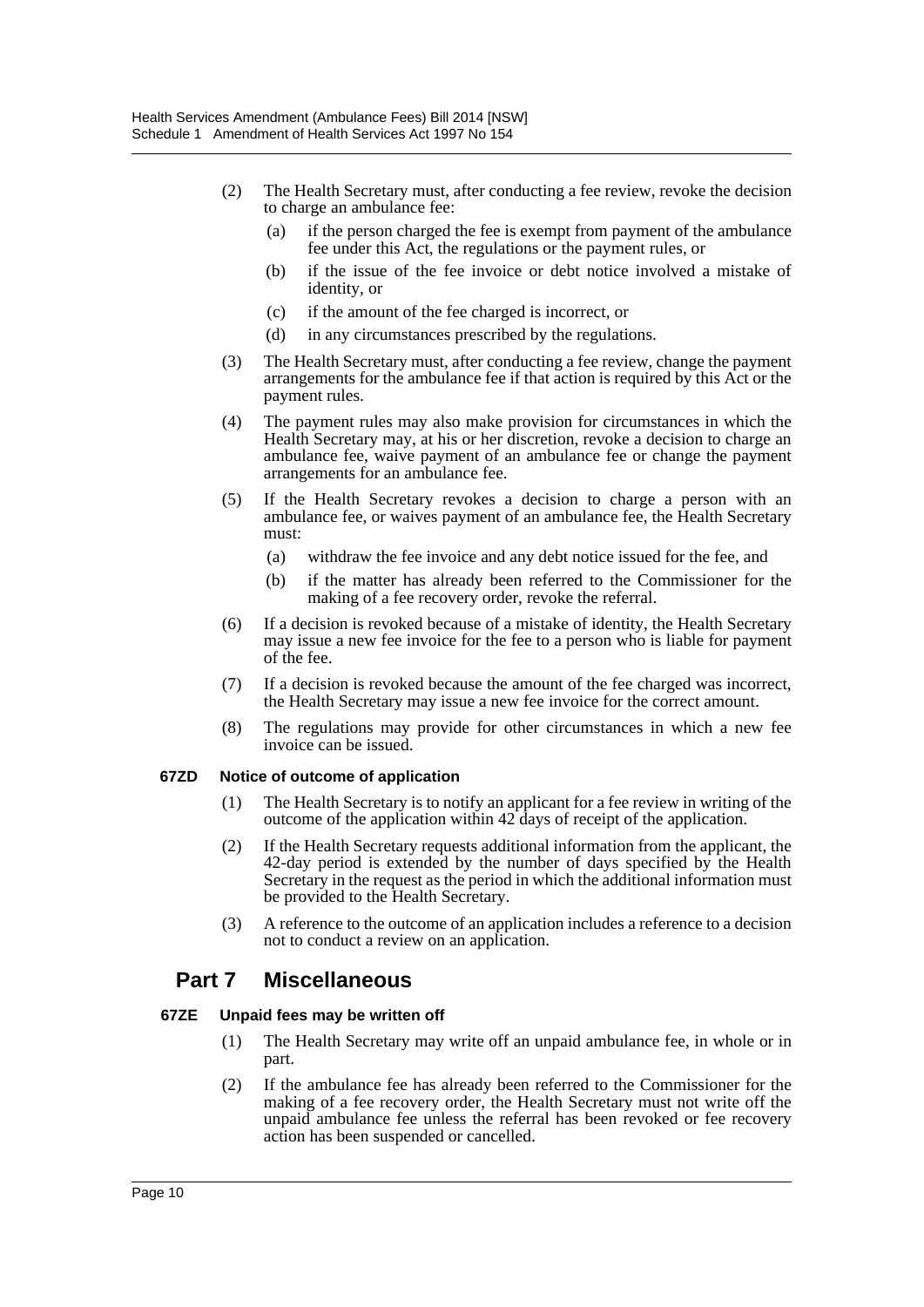#### **67ZF Service of notices**

- (1) A fee invoice, debt notice or notice of the outcome of an application for a fee review may be served on a person personally or by post.
- (2) Any other notice or other document required to be served on a person by this Chapter may be served:
	- (a) personally, or
	- (b) by post, or
	- (c) by electronic transmission.
- (3) A notice or other document may be served by electronic transmission only if the person has consented to service of notices or other documents under this Chapter by electronic transmission. If a notice or other document is served electronically, the address for service is the address provided by the person.
- (4) It is to be presumed that a notice or other document sent to a person under this Chapter by post is served on the person 7 days after it is posted, unless the person establishes that it was not served within that 7-day period.

#### **67ZG Form of notices given to Commissioner**

Any notice given by the Health Secretary to the Commissioner under this Chapter may be given by post, by means of document exchange or by electronic transmission.

#### **[5] Schedule 7 Savings, transitional and other provisions**

Insert at the end of the Schedule with appropriate Part and clause numbering:

### **Part Provisions consequent on enactment of Health Services Amendment (Ambulance Fees) Act 2014**

#### **Scale of fees**

An order made under section 67D of this Act and in force immediately before the repeal of that section by the *Health Services Amendment (Ambulance Fees) Act 2014* is taken, on that repeal, to have been made under section 67L.

#### **Recovery of fees for services provided before commencement**

- (1) A debt notice may be issued under Part 4 of Chapter 5A in respect of an existing ambulance fee, as if a fee invoice had already been served on the person by whom the fee is payable, if:
	- (a) a notice specifying the existing ambulance fee and the person by whom it was payable was issued by or on behalf of the Health Secretary before the relevant commencement date, and
	- (b) the person by whom the fee was payable was given a copy of the notice, and
	- (c) the fee specified in the notice was not greater than the fee for the relevant ambulance services fixed by the scale of fees in force under section 67D at the time that the notice was issued, and
	- (d) the fee is not paid in full by the date that is 7 days after the due date for payment specified in the notice.
- (2) In such a case, the person is taken to have been served with a fee invoice for the purposes of this Act.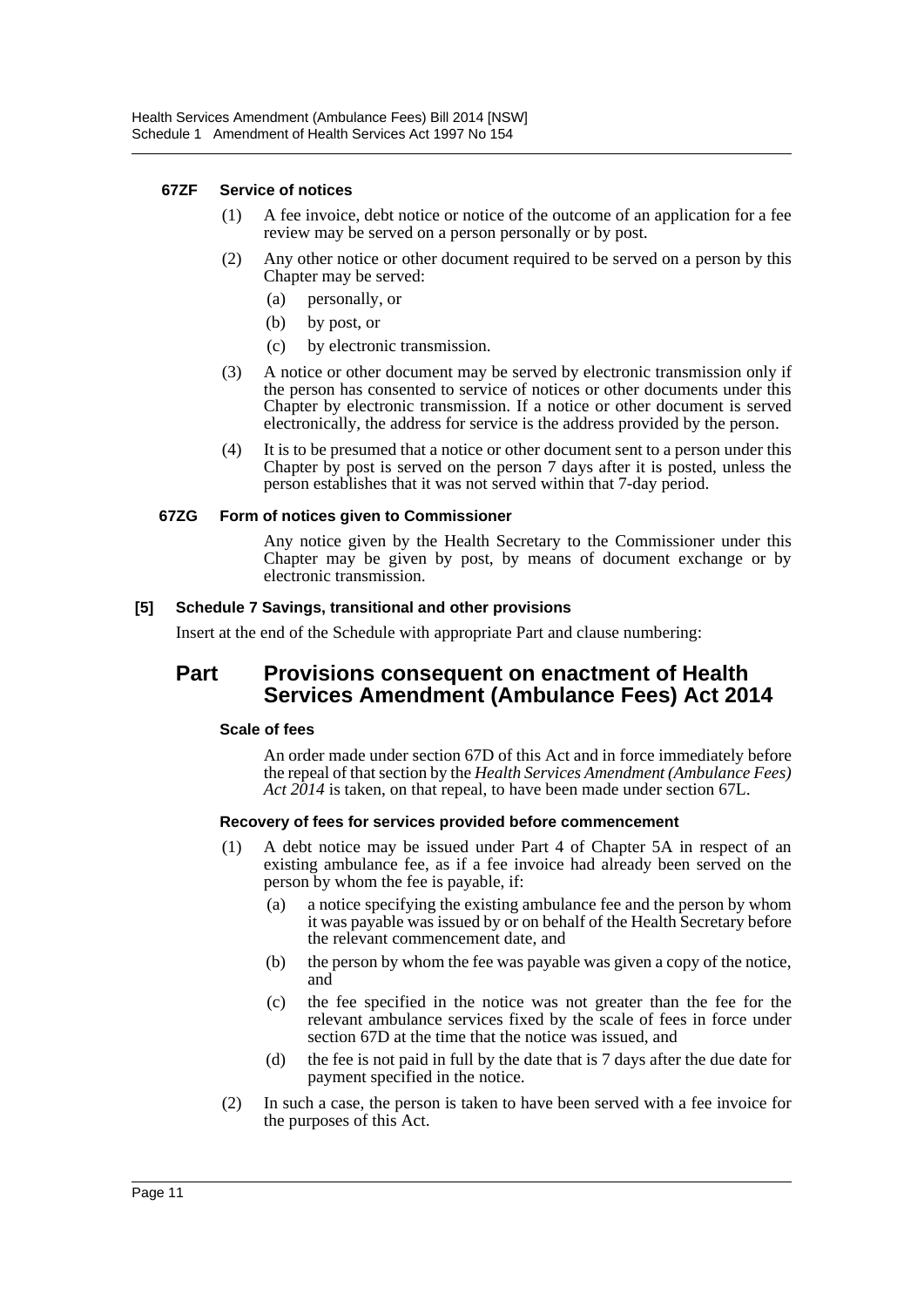- (3) This clause does not prevent the Health Secretary from issuing a fee invoice, in accordance with Part 4 of Chapter 5A, for ambulance services provided before the relevant commencement date if the Health Secretary charges the fee after the relevant commencement date.
- (4) This clause is subject to the *Limitation Act 1969*.
- (5) In this clause:

*existing ambulance fee* means an ambulance fee charged by the Health Secretary before the relevant commencement date.

*relevant commencement date* means the date of commencement of section 67P (as inserted by the *Health Services Amendment (Ambulance Fees) Act 2014*).

#### **Charging of parents for services provided to child**

Section 67M (3), as inserted by the *Health Services Amendment (Ambulance Fees) Act 2014*, does not apply to ambulance services provided before the commencement of that subsection.

#### **References to Health Secretary**

- (1) In Chapter 5A and Schedule 9, as inserted by the *Health Services Amendment (Ambulance Fees) Act 2014*, and in this Part, a reference to the Health Secretary is a reference to the Secretary of the Ministry of Health.
- (2) A reference in this Part to anything done by or on behalf of the Health Secretary includes, in relation to anything done before the commencement of the *Government Sector Employment Act 2013*, a reference to anything done by or on behalf of the Head of the Government Department or Division responsible for charging ambulance fees for ambulance services or a delegate of the Head.

#### **[6] Schedule 9**

Insert after Schedule 8:

# **Schedule 9 Recovery of ambulance fees**

## **Part 1 Preliminary**

#### **1 Definitions**

(1) In this Schedule:

*approved form* means a form approved by the Commissioner for the purposes of the provision in which the term is used.

*Commissioner* means the Commissioner of Fines Administration.

*debtor* means a person liable to pay an ambulance fee under a debt notice.

*enforcement officer* has the meaning given by clause 31.

*fee recovery costs* means the fee recovery costs payable under a fee recovery order, being:

- (a) the prescribed fee recovery costs, and
- (b) the Sheriff's additional costs (if any).

*fee recovery order* means an order under clause 2.

*garnishee order* means an order under clause 16.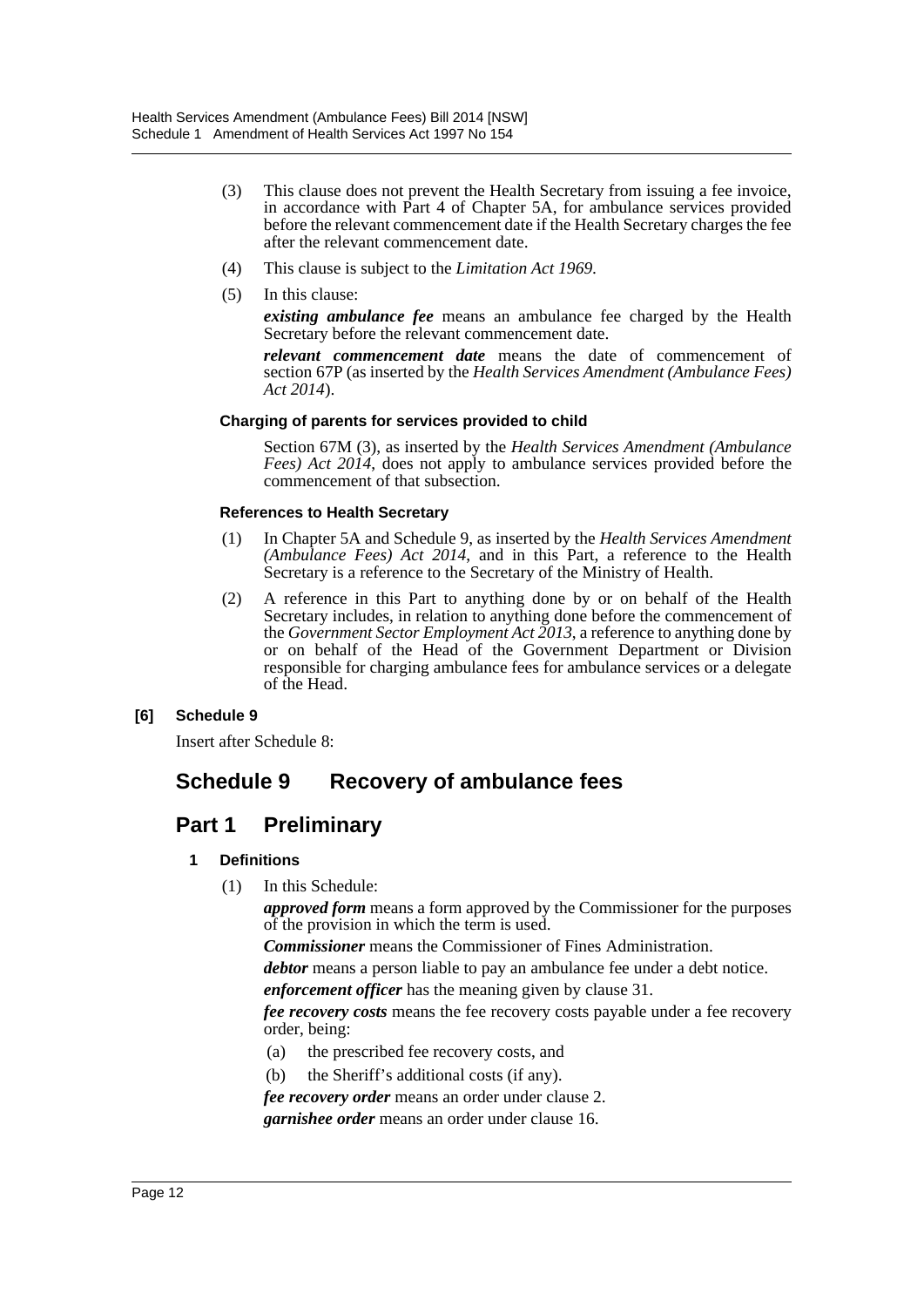*Hardship Review Board* means the Hardship Review Board constituted under the *Fines Act 1996*.

*order for examination* means an order under clause 18.

*pay* an ambulance fee or amount means to pay the ambulance fee or amount in full by its due date and, if payment by instalments is permitted under this Act, includes to pay each instalment in full by its due date.

*prescribed fee recovery costs* means the fee recovery costs prescribed under clause 11.

*property seizure order* means an order under clause 15.

*Sheriff's additional costs* means the costs payable in respect of the Sheriff under clause 12.

(2) Other expressions used in this Schedule that are defined in Chapter 5A have the same meaning as they have in that Chapter.

# **Part 2 Fee recovery orders**

### **Division 1 Making of fee recovery orders**

#### **2 What is a fee recovery order?**

- (1) The Commissioner may make an order (a *fee recovery order*) for the recovery of an ambulance fee.
- (2) A single order may be made for the recovery of 2 or more ambulance fees payable by a person.

**Note.** Division 2 provides for the debtor to be notified by the Commissioner of the fee recovery order and of the fee recovery action that may be taken if the outstanding balance of the ambulance fee (and fee recovery costs) is not paid within 28 days.

#### **3 When an order may be made**

- (1) The Commissioner may make a fee recovery order only if the Health Secretary refers the ambulance fee to the Commissioner for the making of a fee recovery order under Chapter 5A. **Note.** Chapter 5A permits a referral only if the ambulance fee has not been paid within 7 days of the due date for payment.
- (2) A fee recovery order may be made in the absence of, and without notice to, the person liable to pay the ambulance fee.
- (3) The Commissioner may, but is not required to, make a fee recovery order if an ambulance fee to which it is to apply has previously been the subject of a fee recovery order in respect of which any fee recovery action has been taken.
- (4) The Commissioner is not to make a fee recovery order in relation to an ambulance fee if, before an order is made, the Health Secretary revokes the referral of the ambulance fee to the Commissioner.

#### **4 Form of fee recovery order**

A fee recovery order must specify the following matters:

- (a) the debtor's name, address and date of birth (if known),
- (b) a description of the services in respect of which the ambulance fee is payable,
- (c) the date or dates on which the services were provided,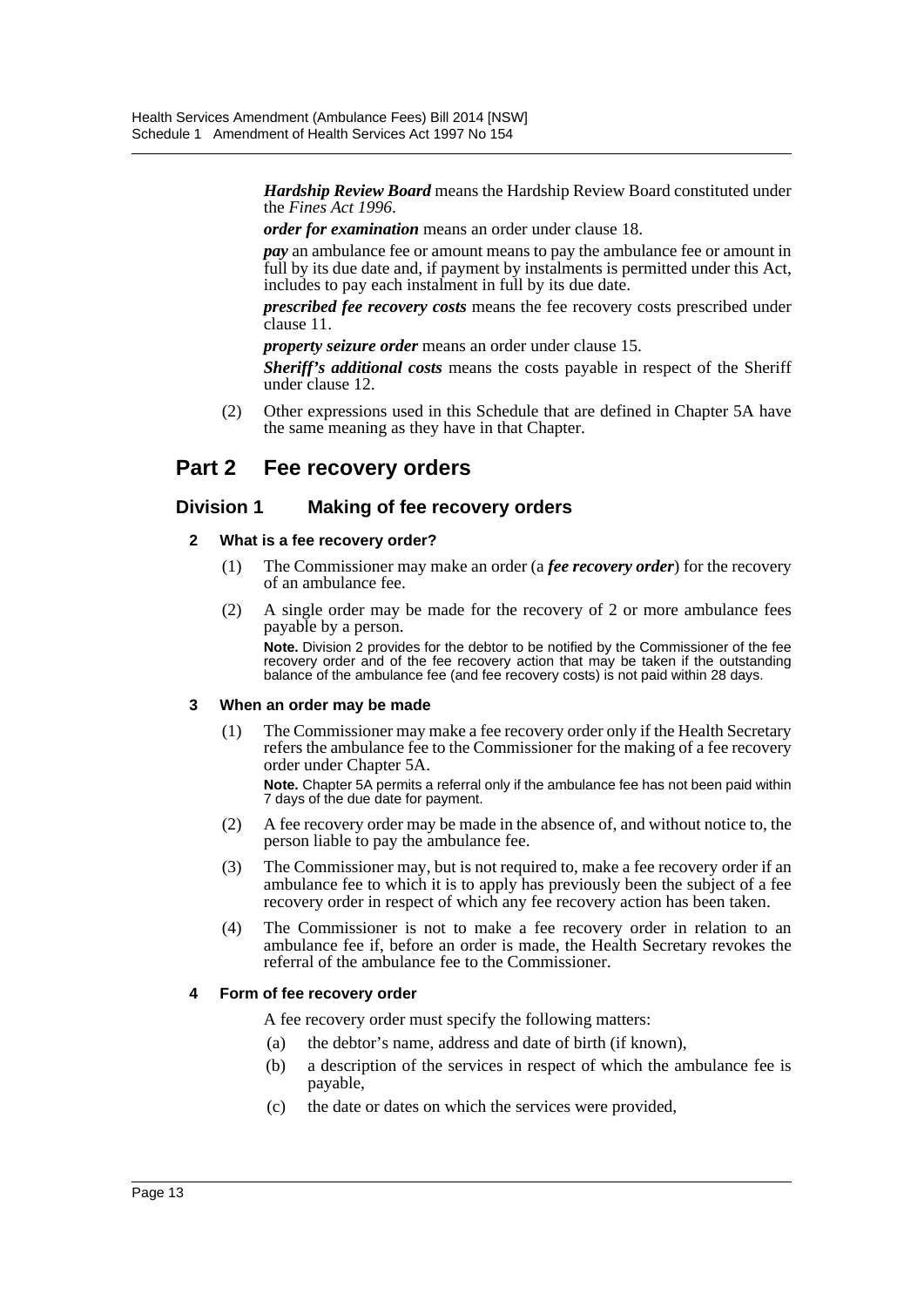(d) the amount required to be paid, being the amount of the ambulance fee that remains to be paid, together with specified fee recovery costs.

#### **Division 2 Service of fee recovery order**

#### **5 Service on debtor of notice of order**

As soon as practicable after a fee recovery order is made, the Commissioner is to serve notice of the order on the debtor.

#### **6 What notice must say**

- (1) The notice of a fee recovery order must inform the debtor that:
	- (a) the order has been made, and
	- (b) the debtor has until the final date specified in the notice to pay the ambulance fee and fee recovery costs specified in the notice, and
	- (c) if the payment is not made by that final date, further fee recovery action will be taken against the debtor to recover the ambulance fee in accordance with this Schedule, and
	- (d) if the payment is not made by that final date, further fee recovery costs will be payable (indicating the amount of the prescribed fee recovery costs and the circumstances in which they are payable), and
	- (e) review options are available relating to the fee recovery order, including withdrawal, time to pay and the cancellation of fee recovery action because of hardship.
- (2) The notice of a fee recovery order may (but need not) contain information relating to the Sheriff's additional costs.
- (3) If there is an approved form for such a notice, the notice must be in that form.
- (4) The inclusion in the notice of additional information and directions for the assistance or guidance of the person on whom it is served does not affect the validity of the notice.

#### **7 Service of notice**

- (1) Notice of a fee recovery order may be served on a person:
	- (a) personally, or
	- (b) by post, or
	- (c) by electronic transmission, or
	- (d) by any other manner prescribed by the regulations.
- (2) The address for service of any such notice includes, subject to this section:
	- (a) the address supplied by the person in connection with the provision of the service for which the ambulance fee is payable, or
	- (b) the address obtained for the person by the Commissioner under this Schedule, if the Commissioner is satisfied that it is the most recent address available for the person.
- (3) Notice of a fee recovery order may be served by electronic transmission only if the person has consented to service of notices or other documents under Chapter 5A or this Schedule by electronic transmission. If the notice is served electronically, the address for service is the address provided by the person.
- (4) Despite any other provision of this Act, it is presumed that a notice of a fee recovery order sent to a person by post is served on the person 7 days after it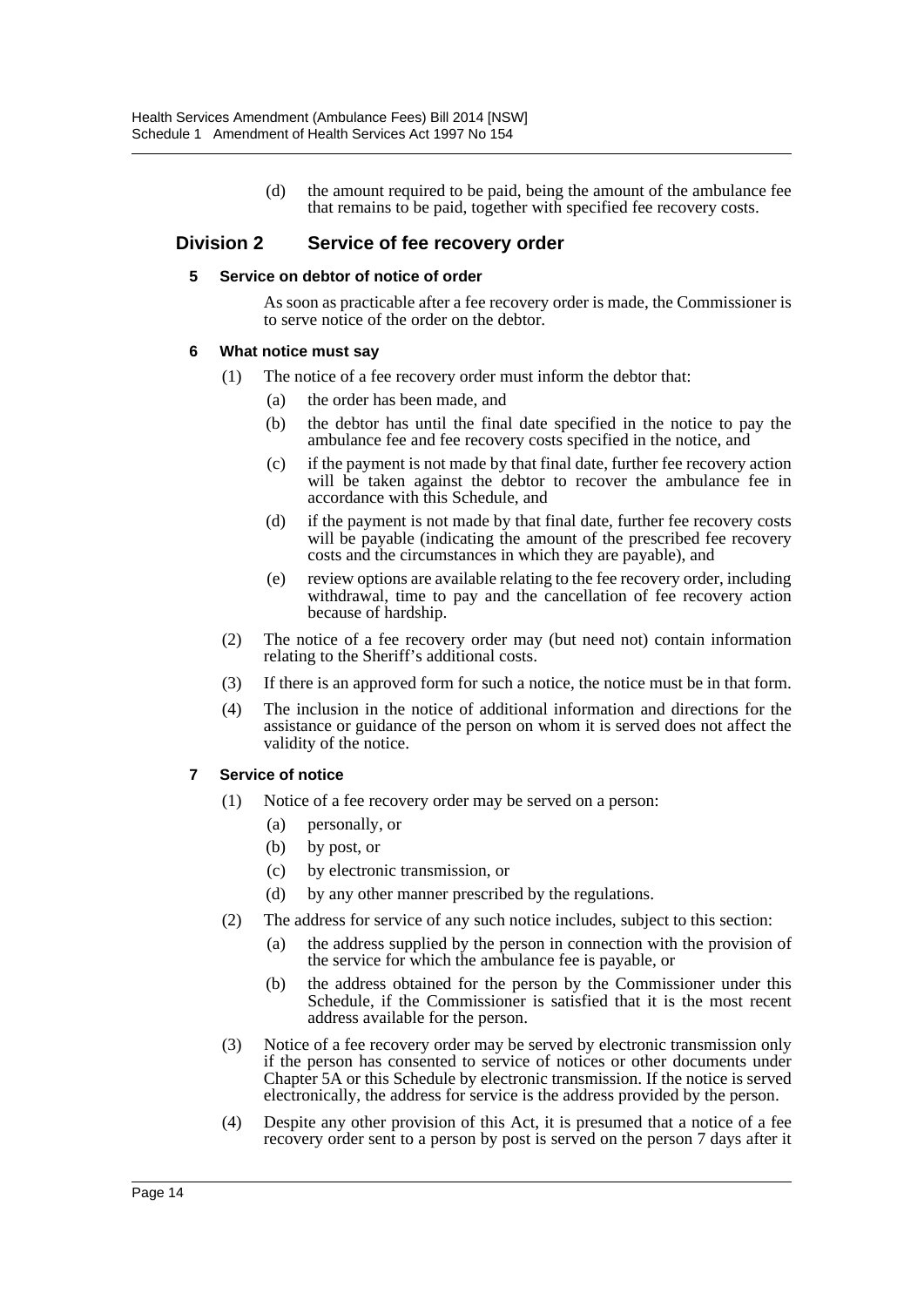is posted, unless the person establishes that it was not served within that 7-day period.

#### **8 Final date for payment in notices**

- (1) The final date for payment in a notice of a fee recovery order must be at least 21 days after it is served on the person.
- (2) Accordingly, a notice that is posted may specify a date that is at least 28 days after the notice of the fee recovery order is posted as the final date for making the payment concerned.

#### **9 Extension of final date if notice takes more than 7 days**

- (1) If a notice is served on a person more than 7 days after it was posted, the notice is not invalid merely because it specifies as the final date a date that is less than 21 days after it was served on the person.
- (2) In such a case however, the final date is extended to a date that is 21 days after the notice was served and the notice is taken to specify that date as the final date.

### **Division 3 Cost recovery**

#### **10 Fee recovery costs to be paid**

- (1) Fee recovery costs are payable under a fee recovery order.
- (2) The following amounts are the only amounts payable as fee recovery costs under a fee recovery order:
	- (a) the prescribed fee recovery costs,
	- (b) the Sheriff's additional costs (if any).
- (3) Any amount recovered in consequence of the making of a fee recovery order is to be applied firstly towards fee recovery costs and the balance towards the ambulance fee.

#### **11 Prescribed fee recovery costs**

- (1) The regulations may prescribe the fee recovery costs payable under a fee recovery order.
- (2) The regulations may:
	- (a) prescribe an amount as the fee recovery costs payable to the Commissioner on the making of the order, and
	- (b) prescribe an amount as the fee recovery costs payable into the Consolidated Fund for any fee recovery action taken by the Sheriff or other official under Part 3 before payment is made under the order.

#### **12 Sheriff's additional costs**

- (1) The Commissioner may approve any costs and expenses reasonably incurred by the Sheriff in taking fee recovery action under Part 3 as fee recovery costs payable by the debtor under the fee recovery order.
- (2) The amount of those costs and expenses is to be determined in accordance with the scale applicable to the enforcement of judgment debts under the *Civil Procedure Act 2005*, but is to be reduced by the prescribed fee recovery costs payable to the Consolidated Fund for any fee recovery action taken by the Sheriff or other official under Part 3.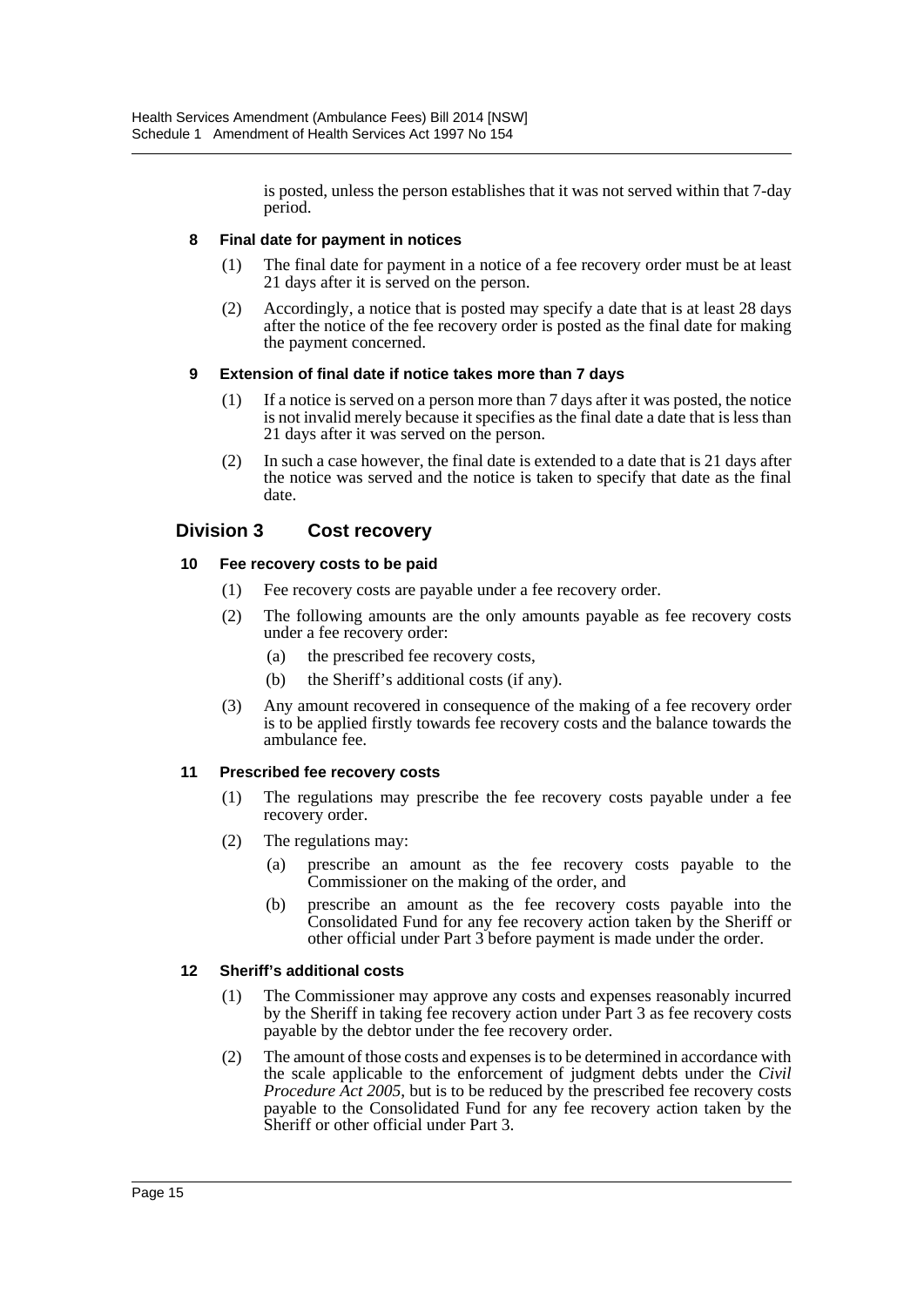- (3) For the purposes of this clause, the Commissioner has the functions of the registrar of the relevant court with respect to the approval of those costs and expenses.
- (4) Fee recovery costs recoverable under this clause are payable to the Sheriff and not to the Consolidated Fund.
- (5) The power of the Local Court to review a decision of a registrar of the court in respect of any such fee recovery costs applies to a decision of the Commissioner under this clause.

#### **13 Fee recovery costs included in ambulance fee**

- (1) After a fee recovery order is made, the ambulance fee to which it applies is taken to include the fee recovery costs payable under the fee recovery order.
- (2) Accordingly, a reference in Parts 3–6 to an *ambulance fee* includes a reference to any fee recovery costs payable under the fee recovery order.

# **Part 3 Fee recovery action**

### **Division 1 Fee recovery action**

#### **14 When fee recovery action can be taken**

- (1) Fee recovery action may be taken against a debtor under this Part if:
	- (a) the debtor has not paid the ambulance fee as required by the notice of the fee recovery order served on the debtor, and
	- (b) the ambulance fee remains unpaid.
- (2) Fee recovery action may be taken under this Part by means of a property seizure order, a garnishee order or a charge on land, or by all or any combination of those means.

#### **15 Order to seize property of debtor**

- (1) The Commissioner may make an order for the seizure of the property of a debtor for the purpose of levying the ambulance fee payable by the debtor on that property. The order is called a *property seizure order*. **Note.** The *Interpretation Act 1987* defines property to include land as well as personal property.
- (2) The Commissioner may make a property seizure order only if satisfied that fee recovery action is authorised against the debtor under this Part.
- (3) Section 72 of the *Fines Act 1996* applies in relation to a property seizure order made under this clause in the same way as it applies in relation to a property seizure order made under that section.

#### **16 Order to garnishee debts, wages or salary of debtor**

- (1) The Commissioner may make an order that all debts due and accruing to a debtor from any person specified in the order are attached for the purposes of satisfying the ambulance fee payable by the debtor (including an order expressed to be for the continuous attachment of the wage or salary of the debtor). The order is called a *garnishee order*.
- (2) The Commissioner may make a garnishee order only if satisfied that fee recovery action is authorised against the debtor under this Part.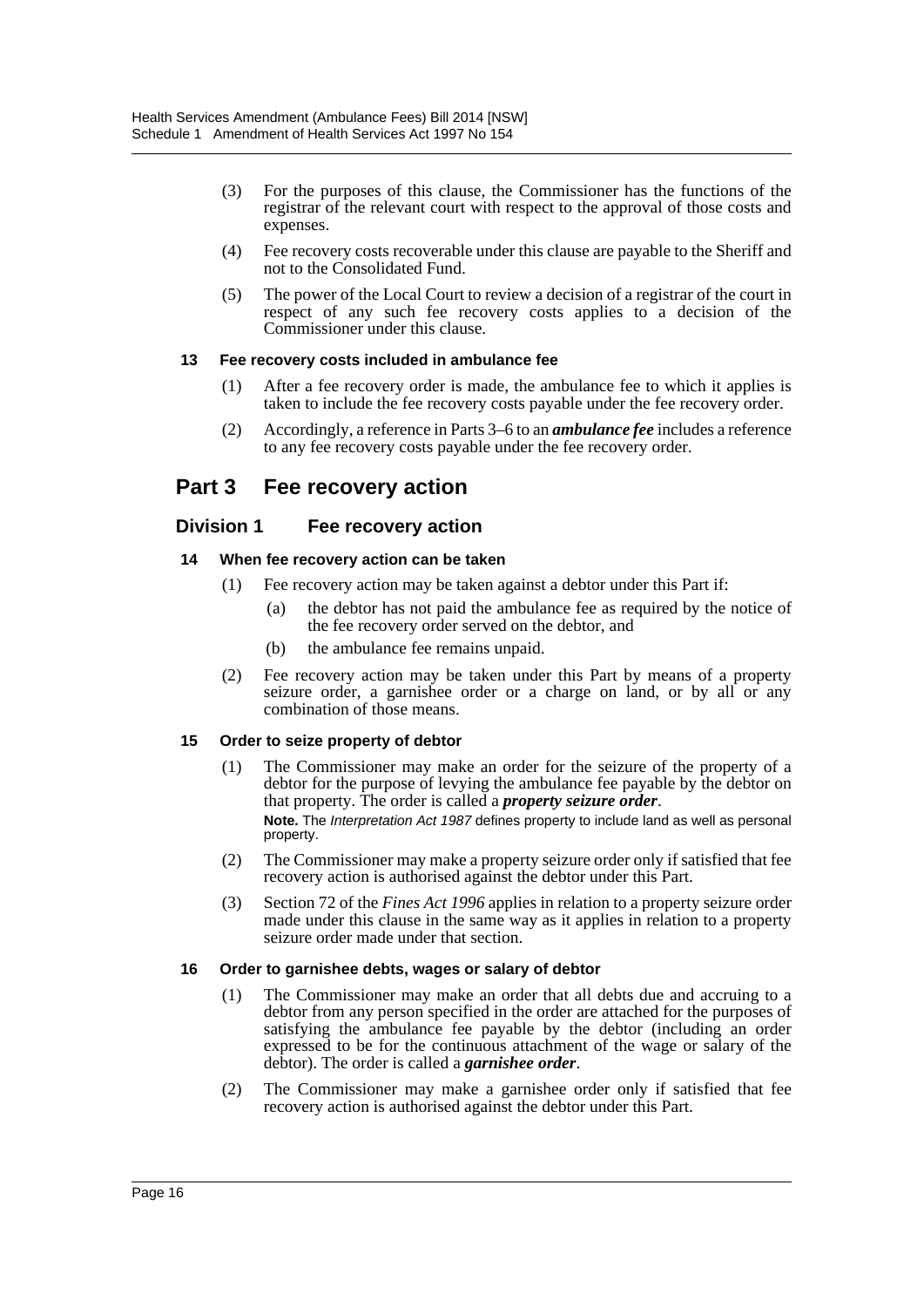(3) Section 73 of the *Fines Act 1996* applies in relation to a garnishee order made under this clause in the same way as it applies in relation to a garnishee order made under that section.

#### **17 Registration of fee recovery order as charge on land**

- (1) The Commissioner may apply to the Registrar-General for registration of a fee recovery order in relation to any land owned by the debtor (including any land owned jointly with another person).
- (2) An application may not be made under this clause unless the amount payable under the order (or the total amount payable under the orders) to which the application relates exceeds \$1,000 or such other amount as is prescribed by the regulations.
- (3) Section 74 of the *Fines Act 1996* applies in relation to an application under this clause, and a charge registered under this clause, in the same way as it applies to an application under that section, and a charge registered under that section.

### **Division 2 Ancillary provisions**

#### **18 Examination of debtor**

- (1) The Commissioner may issue an order (an *order for examination*) under this clause for the purpose of enabling fee recovery action to be taken under this Part.
- (2) If a person who is issued with an order for examination fails to attend in accordance with the order, the Commissioner may issue a warrant for the apprehension of the person and for the person to be brought before the Commissioner or other specified enforcement officer, or before a specified officer of a court, for examination in accordance with this clause.
- (3) Sections 75 and 75A of the *Fines Act 1996* apply in relation to an order for examination, an examination, or warrant of apprehension under this clause in the same way as they apply in relation to an order for examination, examination or warrant for apprehension under those sections.

#### **19 Power of entry to execute property seizure order**

- (1) The person executing a property seizure order may, at any reasonable time of the day or night, enter any premises for the purposes of executing the order.
- (2) Subclause (1) does not authorise any such person to enter any part of premises used only for residential purposes without the permission of the occupier of the premises or the authority of a search warrant under this clause.
- (3) Any such person may apply to an authorised officer for the issue of a search warrant if the person believes on reasonable grounds that there may be property liable to seizure under the property seizure order in any premises.
- (4) An authorised officer to whom any such application is made may, if satisfied that there are reasonable grounds for doing so, issue a search warrant authorising any person who is executing the property seizure order to enter the premises and seize property in the premises in accordance with that or any other property seizure order.
- (5) Division 4 of Part 5 of the *Law Enforcement (Powers and Responsibilities) Act 2002* applies to a search warrant issued under this clause.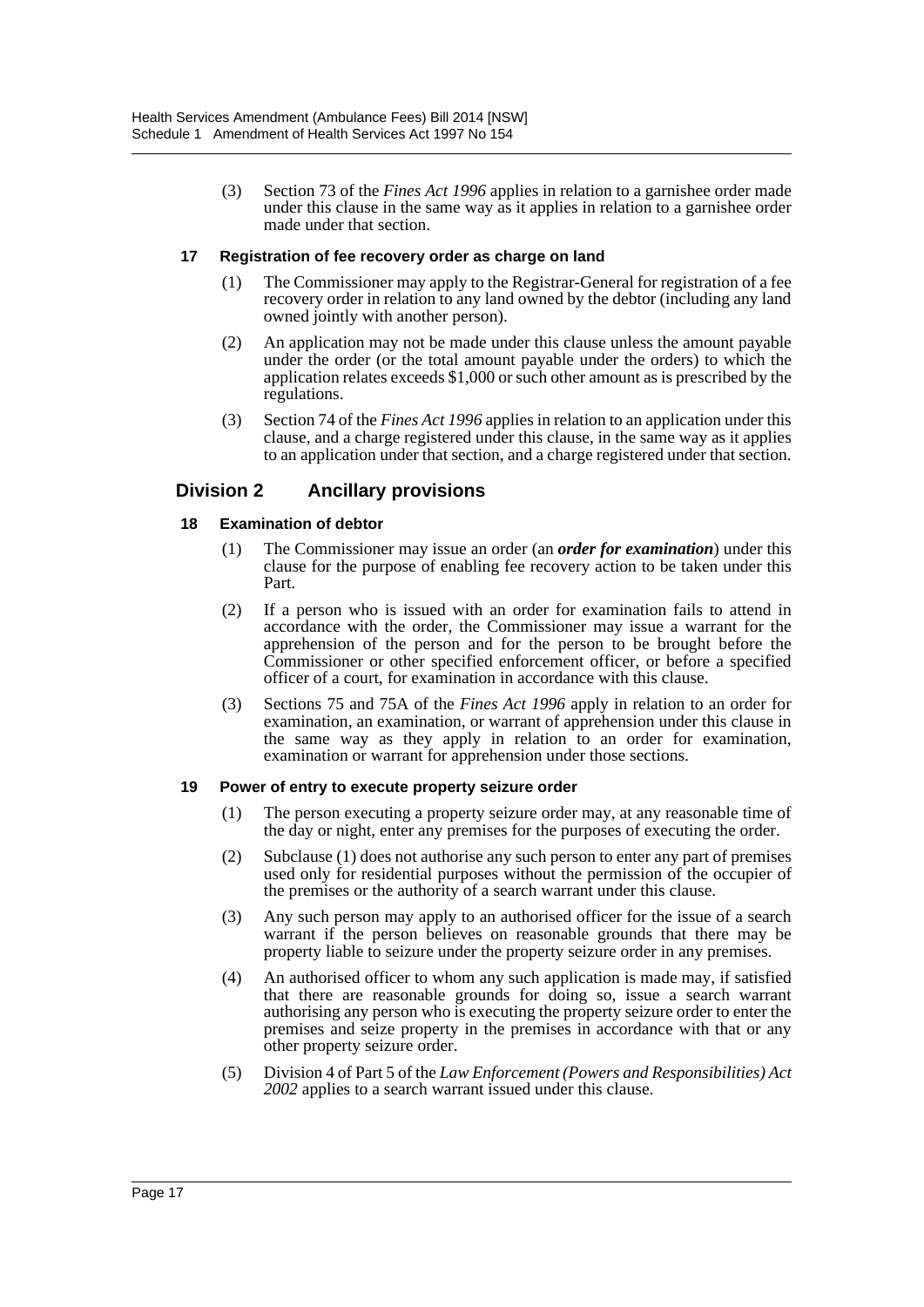- (6) Without affecting the generality of section 71 of the *Law Enforcement (Powers and Responsibilities) Act 2002*, a police officer:
	- (a) may accompany a person executing a search warrant, and
	- (b) may take all reasonable steps to assist the person in the exercise of the person's functions under this clause.
- (7) This clause does not authorise a person to seize property under any warrant of execution or order (other than a property seizure order) while the person is in premises in pursuance only of the authority conferred by this clause.
- (8) In this clause:

*authorised officer* has the same meaning as it has in the *Law Enforcement (Powers and Responsibilities) Act 2002*.

*premises* includes any structure, building, aircraft, vehicle, vessel or place (whether built upon or not).

#### **20 Power of person executing order or warrant to demand name and address**

- (1) The Sheriff or other person executing an order or warrant under this Part may require a person whom the Sheriff or other person suspects on reasonable grounds to be the debtor to state his or her full name and residential address and to produce evidence of his or her identity.
- (2) A person is not required to comply with such a requirement unless the person was warned on that occasion that a failure to comply is an offence.
- (3) A person who, without reasonable excuse, fails to comply with such a requirement is guilty of an offence.

Maximum penalty: 10 penalty units.

#### **21 Electronic transmission of documents**

- (1) The following directions, orders and warrants under this Part may be transmitted electronically to the persons to whom they are given or directed:
	- (a) a property seizure order directed to the Sheriff,
	- (b) a garnishee order, or a summons requiring a garnishee under such a garnishee order to show cause, given to the Sheriff for service,
	- (c) an order for examination given to the Sheriff for service,
	- (d) a warrant of apprehension directed to the Sheriff.
- (2) For the purpose of executing any such order or warrant, the Sheriff or other officer to whom the order or warrant is so transmitted is to cause a copy of the order or warrant to be converted into written form and to be endorsed with the following words:

This document has been transmitted electronically by the Commissioner of Fines Administration in accordance with clause 21 of Schedule 9 to the *Health Services Act 1997*.

### **Part 4 Suspension, withdrawal and cancellation of fee recovery action**

#### **22 Fee recovery action may be suspended**

(1) The Commissioner may make an order (a *suspension order)* for the suspension of fee recovery action in relation to an ambulance fee referred to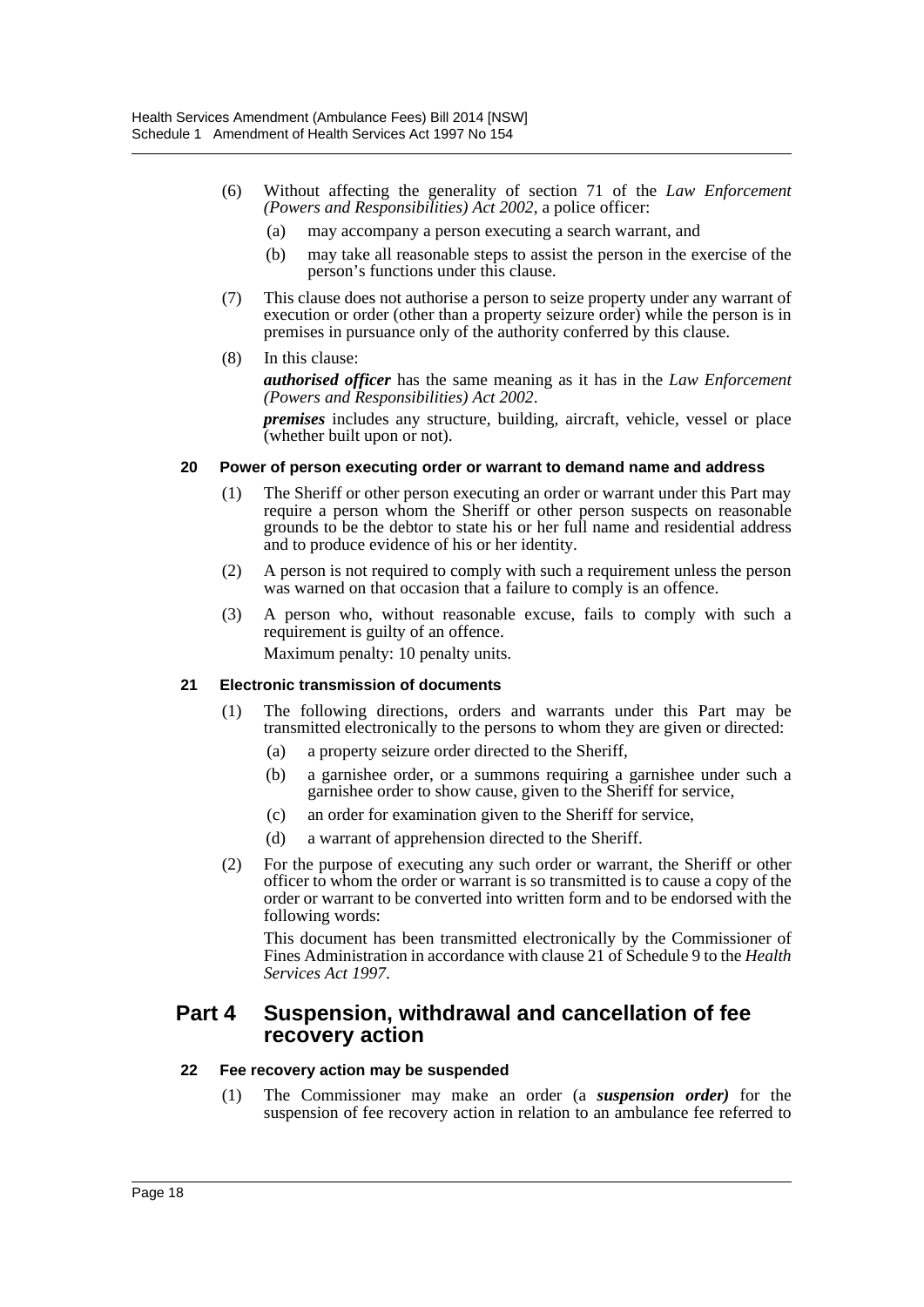the Commissioner by the Health Secretary if the Commissioner is satisfied that:

- (a) the person charged with the ambulance fee may be exempt from payment of the ambulance fee under Chapter 5A, or
- (b) the matter should be referred back to the Health Secretary for some other reason.
- (2) A suspension order must be made if the Health Secretary requests the making of the suspension order.
- (3) A suspension order may be made:
	- (a) before or after the making of a fee recovery order, and
	- (b) on application or on the Commissioner's own initiative.
- (4) While a suspension order has effect:
	- (a) a fee recovery order is not to be made in relation to the ambulance fee, and
	- (b) if a fee recovery order has already been made in relation to the ambulance fee, any fee recovery action already taken in relation to the order is to be suspended.
- (5) Fee recovery action is to be suspended as follows:
	- (a) any property seizure order that has already been made in relation to the ambulance fee that has not been executed is to be cancelled,
	- (b) any garnishee order that has already been made in relation to the ambulance fee is to be cancelled.
- (6) However, any property obtained as a result of fee recovery action is not required to be returned, and a charge on land created under Part 3 need not be cancelled, unless the relevant fee recovery order is withdrawn.
- (7) A suspension order has effect until the Commissioner revokes the suspension order or the Health Secretary revokes the referral of the ambulance fee to the Commissioner (whichever happens first).

**Note.** The Commissioner must withdraw any fee recovery order that has been made and reverse any fee recovery action taken if the referral of the fee to the Commissioner is revoked.

- (8) The Commissioner may revoke a suspension order only if the Health Secretary requests the revocation of the suspension order.
- (9) The Commissioner must give notice in writing of the making or revocation of a suspension order:
	- (a) to the Health Secretary, and
	- (b) to the Sheriff, but only if a property seizure order has already been made in relation to the ambulance fee.
- (10) The suspension of fee recovery action does not prevent further fee recovery action being taken after the suspension has ceased to have effect.

#### **23 Withdrawal of order and reversal of fee recovery action**

- (1) The Commissioner may, on application or on the Commissioner's own initiative, withdraw a fee recovery order if satisfied that:
	- (a) the person named in the fee recovery order is exempt from payment of an ambulance fee specified in the order under Chapter 5A, or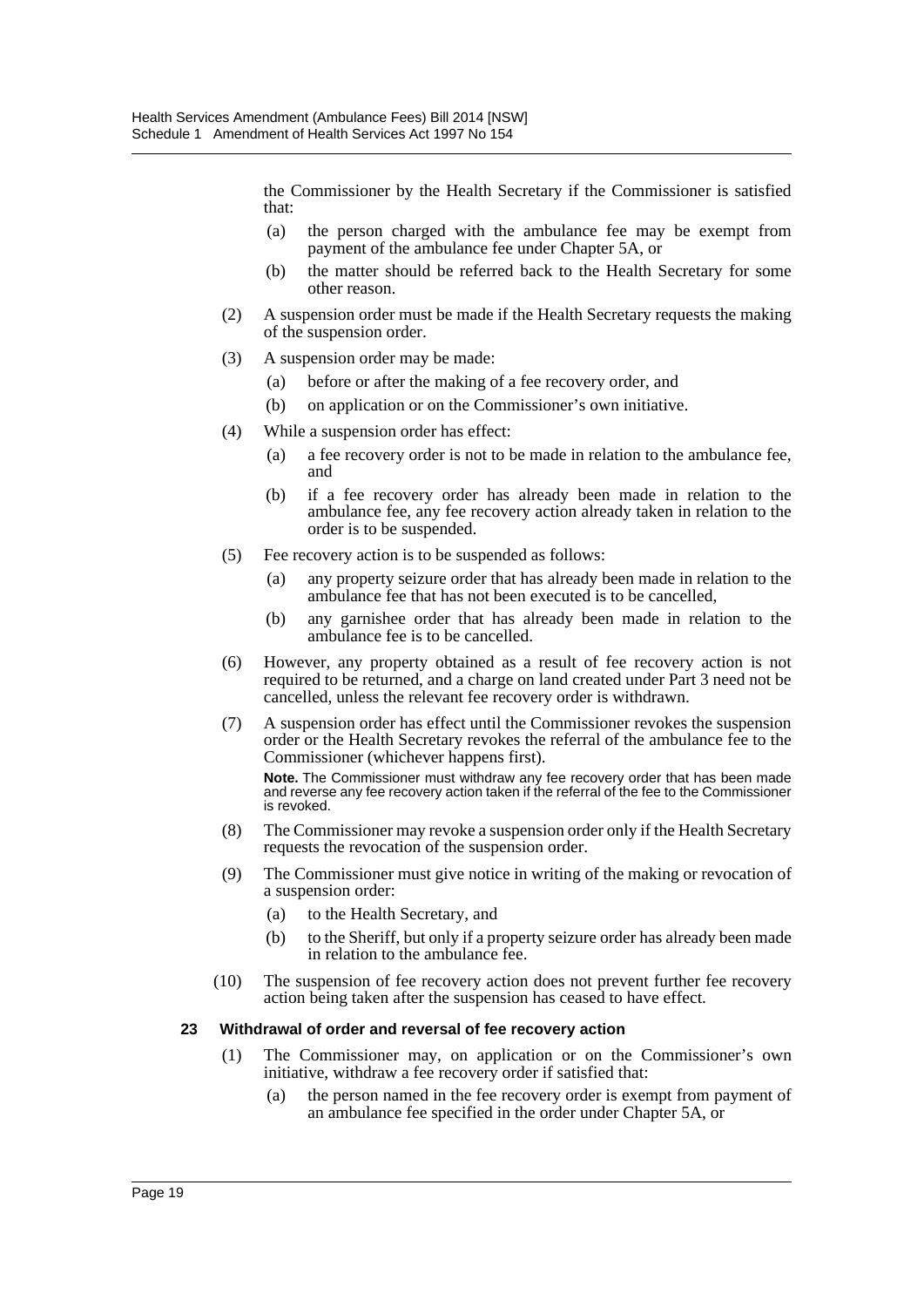- (b) the person was not aware that a debt notice had been issued before the fee recovery order was served, or
- (c) the person was otherwise hindered by accident, illness, misadventure or other cause from taking action in relation to the debt notice, or
- (d) an ambulance fee to which it applies has previously been the subject of a fee recovery order in respect of which any fee recovery action has been taken, or
- (e) the person named in the fee recovery order is not the person by whom the ambulance fee is payable, or
- (f) the order was otherwise made in error.
- (2) The Commissioner must withdraw a fee recovery order in relation to an ambulance fee if the Health Secretary revokes the referral of the ambulance fee to the Commissioner.
- (3) A fee recovery order may be withdrawn completely or only to the extent of some of the amount or amounts to which it applies.
- (4) If a fee recovery order is withdrawn completely:
	- (a) the order then ceases to have effect, and
	- (b) any fee recovery action already taken is to be reversed, unless the same recovery action is authorised under another fee recovery order, and
	- (c) fee recovery costs are not payable under the order and, if paid, are repayable.
- (5) If a fee recovery order is withdrawn only to the extent of some of the amount or amounts to which it applies:
	- (a) the order continues to have effect in respect of the remaining amount or amounts to which it applies, and
	- (b) any amount that has been paid under the order is to be applied to payment of the remaining amount or amounts to which it applies and any fee recovery costs payable under the order.
- (6) The withdrawal of a fee recovery order does not prevent the making of a further fee recovery order in respect of the ambulance fee.

#### **24 Cancellation of fee recovery action generally**

- (1) The Commissioner may cancel any or all fee recovery action in respect of an ambulance fee at any time for any good reason.
- (2) The Commissioner cancels fee recovery action by cancelling a property seizure order, garnishee order or charge on land in respect of the ambulance fee.
- (3) A property seizure order, garnishee order or charge on land under this Part is taken to be cancelled on the payment of the ambulance fee concerned.
- (4) The cancellation of a charge on land does not take effect until the Registrar-General registers the cancellation of the charge.
- (5) The Commissioner must give the Health Secretary notice in writing of a decision to cancel fee recovery action in respect of an ambulance fee.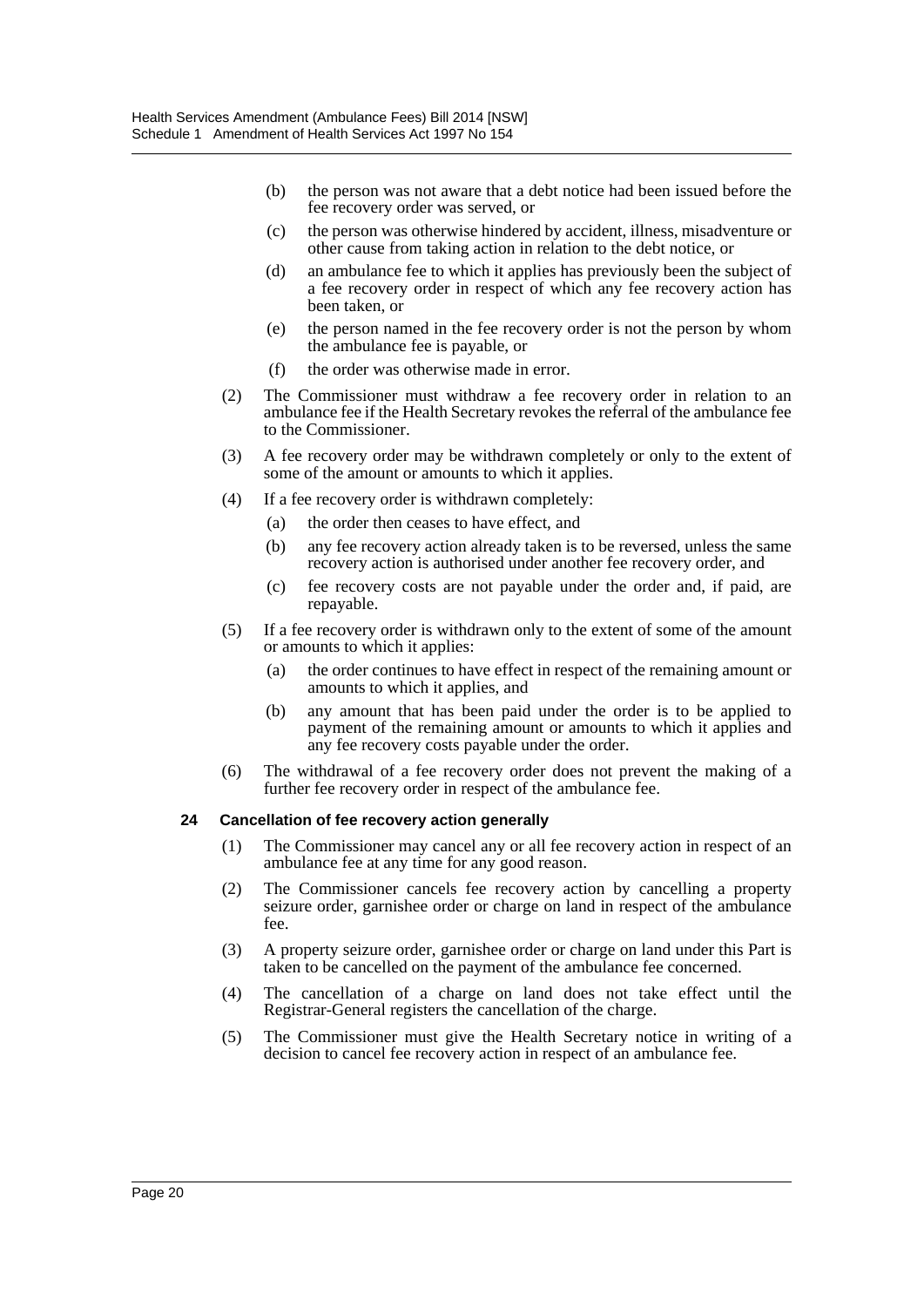# **Part 5 Hardship and time to pay**

#### **25 Cancellation of fee recovery action because of hardship**

- (1) The Commissioner may, on the application of a debtor or at the Commissioner's own discretion, cancel fee recovery action in respect of the whole or part of an unpaid ambulance fee if satisfied that, due to any or all of the financial, medical or personal circumstances of the debtor:
	- (a) the debtor does not have sufficient means to pay the ambulance fee and is not likely to have sufficient means to pay the ambulance fee, and
	- (b) fee recovery action has not been or is unlikely to be successful in satisfying the ambulance fee.
- (2) The Commissioner must cancel fee recovery action in respect of the whole or part of an unpaid ambulance fee if directed to do so by the Hardship Review Board.
- (3) This section does not prevent the Commissioner from making a further fee recovery order for an unpaid ambulance fee at any time within 5 years after the fee recovery action is cancelled under this clause if:
	- (a) the Health Secretary again refers the matter to the Commissioner for the making of a fee recovery order, and
	- (b) the Commissioner is satisfied that the debtor has sufficient means to pay the ambulance fee and that fee recovery action is likely to be successful in satisfying the ambulance fee.

#### **26 Time to pay**

- (1) A debtor may apply to the Commissioner for time to pay an ambulance fee any time after a fee recovery order is made.
- (2) The Commissioner may, by order, allow further time to pay the ambulance fee if satisfied the application is genuine and it appears expedient to do so.
- (3) Section 100 of the *Fines Act 1996* applies in relation to an order made under this clause in the same way as it applies in relation to an order made under that section.

#### **27 Functions of Hardship Review Board**

- (1) The Hardship Review Board has the same functions with respect to ambulance fees as it has with respect to fines under the *Fines Act 1996*.
- (2) Section 101B of the *Fines Act 1996* applies in relation to reviews by the Hardship Review Board under this Schedule in the same way as it applies in relation to reviews by the Hardship Review Board under that Act.
- (3) The Hardship Review Board, a member of the Board, or a person otherwise engaged in the administration of this clause, may disclose to the Commissioner, or any other person engaged in the administration of this Schedule, information obtained in the administration of this clause.

# **Part 6 Administration**

#### **28 Form of notices**

Any notice given by the Commissioner to the Health Secretary under this Schedule may be given by post, by means of document exchange or by electronic transmission.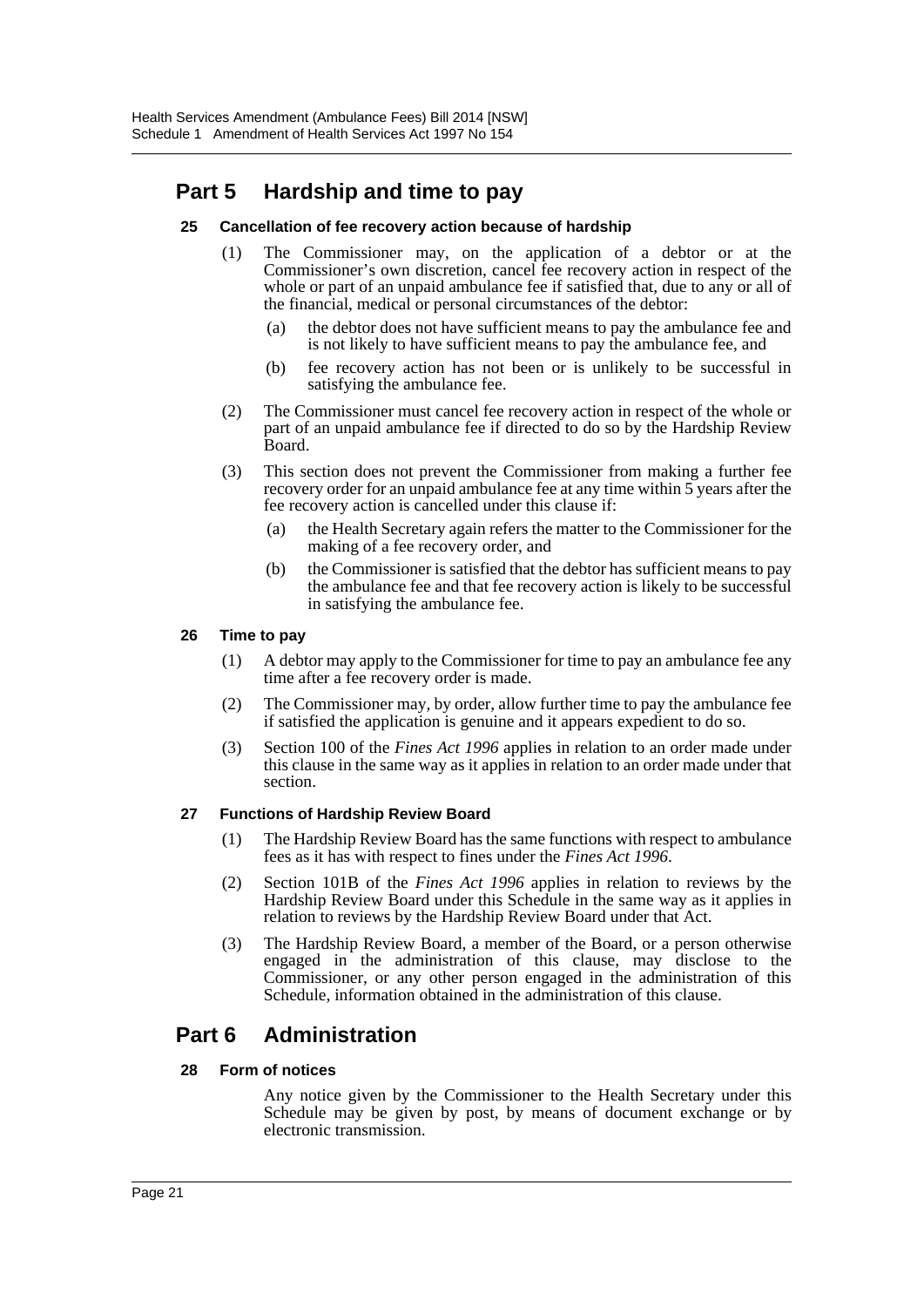#### **29 Arrangements with Health Secretary**

- (1) The Commissioner may enter into arrangements with the Health Secretary for the payment to the Health Secretary of ambulance fees that are recovered under this Schedule.
- (2) The arrangements may permit the Commissioner to deduct or retain from any amount paid to the Health Secretary a fee or payment for services provided under this Schedule.
- (3) An ambulance fee recovered under this Schedule is, when recovered, payable in accordance with those arrangements.
- (4) This clause does not affect the requirements of this Schedule with respect to the payment of fee recovery costs.

#### **30 Delegation**

- (1) The Commissioner may delegate to any person employed in the Public Service any function of the Commissioner under this Act, other than this power of delegation.
- (2) The Commissioner may delegate to any person any of the following functions of the Commissioner:
	- (a) the function of serving notice of a fee recovery order on a debtor,
	- (b) the function of serving (but not issuing) an order for examination.

#### **31 Exercise of enforcement functions**

- (1) An enforcement function may be exercised by the Commissioner or by any person employed in the Public Service who is authorised by the Commissioner to exercise that function.
- (2) A person authorised to exercise enforcement functions is an *enforcement officer* for the purposes of this Schedule.
- (3) The Commissioner and any enforcement officers have, in the exercise of enforcement functions, the same protection and immunities as officers of a court.
- (4) In this clause, *enforcement function* means a function of the Commissioner of making or issuing an order or warrant under this Schedule.

#### **32 Disclosure of information**

- (1) The Commissioner, or any other person engaged in the administration of this Schedule, may disclose personal information obtained in relation to a person in the administration or execution of this Schedule or Chapter 5A:
	- (a) in connection with the administration or execution of this Schedule or Chapter 5A (including for the purpose of the recovery of an ambulance fee), or
	- (b) to the Health Secretary or a delegate of the Health Secretary for the purposes of the administration or execution of Chapter 5A, or
	- (c) with the consent of the person to whom the information relates or at the request of a person acting on behalf of the person to whom the information relates, or
	- (d) to the Hardship Review Board, or
	- (e) as authorised or required by or under this Act or any other Act or law.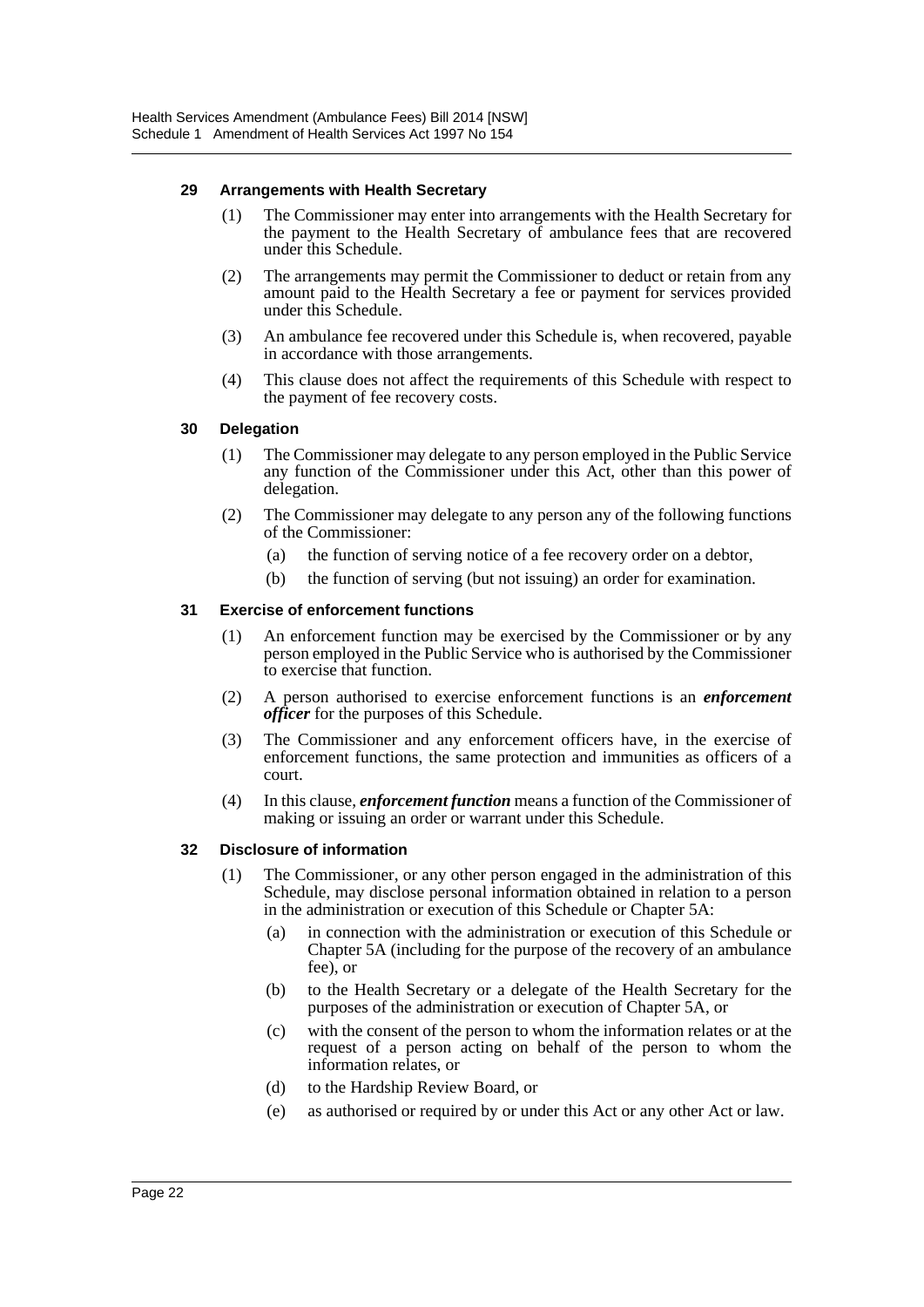- (2) Without limiting subclause (1) (a), personal information may be disclosed to an employer or past employer of a debtor for the purposes of the administration, enforcement or execution of a garnishee order.
- (3) A person engaged in the administration of this Schedule must not disclose any personal information obtained in relation to any person in the administration or execution of this Schedule or Chapter 5A except as authorised or required by this Act or any other Act or law.

Maximum penalty: 100 penalty units.

(4) In this clause:

*personal information* means personal information under the *Privacy and Personal Information Protection Act 1998* or personal information that is health information under the *Health Records and Information Privacy Act 2002*.

#### **33 Administrative provisions of Fines Act 1996 apply**

- (1) The administrative provisions of the *Fines Act 1996* apply in respect of the exercise of functions under this Schedule in the same way as they apply in respect of the exercise of functions under that Act.
- (2) In this clause, the *administrative provisions* of the *Fines Act 1996* are:
	- (a) section 102, and
	- (b) Part 8, except sections 116A, 116B, 117A and 117B.

#### **34 Interpretation of Fines Act 1996 provisions that are applied by this Schedule**

- (1) A provision of this Schedule that applies a provision of the *Fines Act 1996* is to be read subject to the modifications set out in this clause and to any other modifications necessary or required under this Act.
- (2) For the purposes of any such provision, a reference in the *Fines Act 1996*:
	- (a) to the *Fines Act 1996* or a provision of that Act includes a reference to this Schedule or a corresponding provision of this Schedule, and
	- (b) to a fine, fine defaulter or fine enforcement order includes a reference to an ambulance fee, debtor or fee recovery order respectively, and
	- (c) to enforcement action or other action in respect of a fine includes a reference to fee recovery action or other action in respect of an ambulance fee, and
	- (d) to the writing off of an unpaid fine includes a reference to the cancellation of fee recovery action in respect of an unpaid ambulance fee, and
	- (e) to an order under that Act includes a reference to a corresponding order under this Schedule, and
	- (f) to an authorised officer under that Act includes a reference to an enforcement officer under this Schedule, and
	- (g) to the regulations under that Act includes a reference to the regulations under this Schedule, and
	- (h) to a person engaged in the administration of that Act includes a reference to a person engaged in the administration of this Schedule.
- (3) References to work and development orders and combined payment arrangements are to be disregarded.